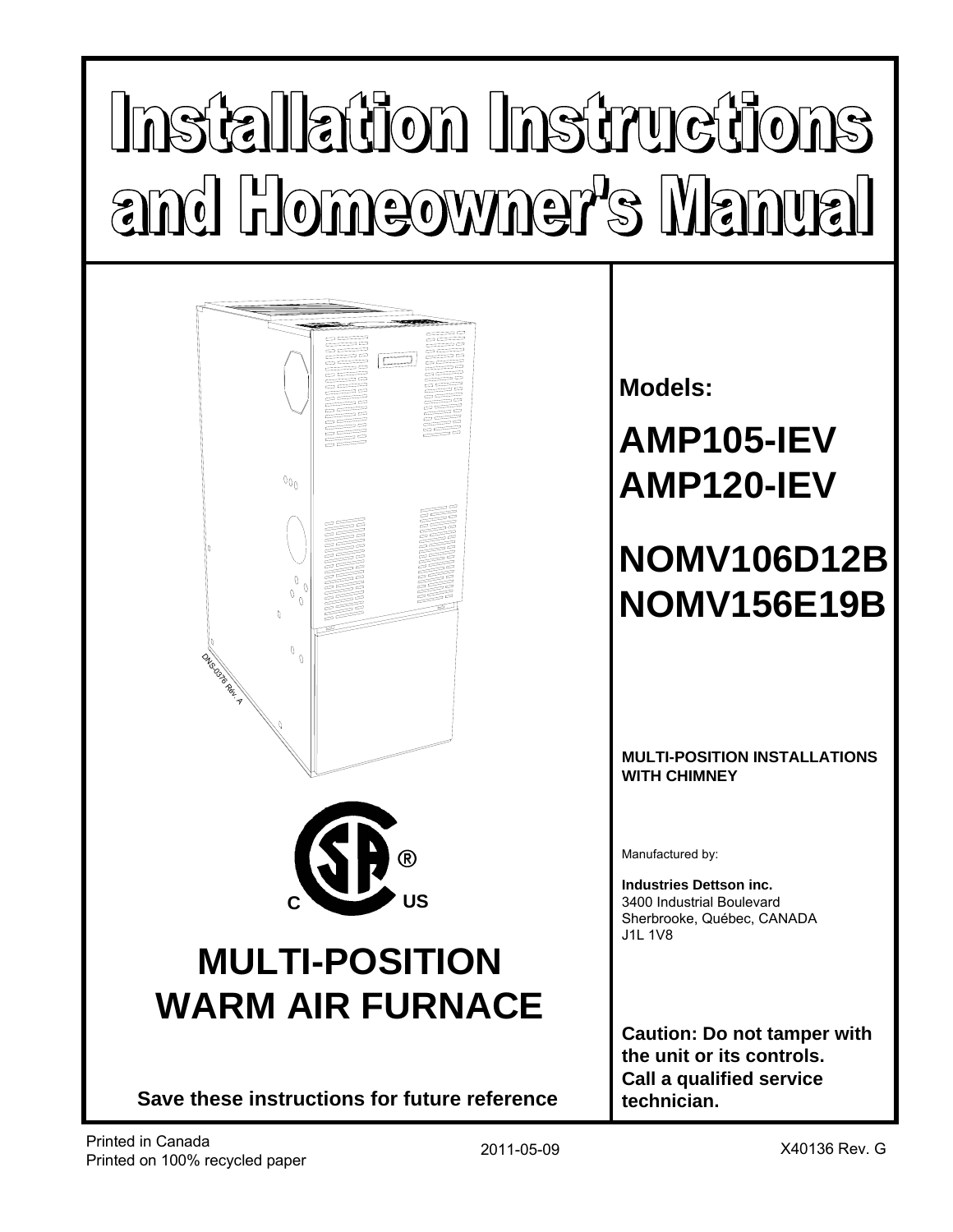## PART 1 **INSTALLATION**

#### **FOR YOUR SAFETY**

DO NOT STORE OR USE GASOLINE OR OTHER FLAMMABLE VAPOURS AND LIQUIDS IN THE VICINITY OF THIS OR ANY OTHER APPLIANCE.

DO NOT ATTEMPT TO START THE BURNER WHEN EXCESS OIL HAS ACCUMULATED, WHEN THE FURNACE IS FULL OF VAPOUR OR WHEN THE COMBUSTION CHAMBER IS VERY HOT.

#### **1.1) DANGER, WARNING AND CAUTION**

The words DANGER, WARNING and CAUTION are used to identify the levels of seriousness of certain hazards. It is important that you understand their meaning. You will notice these words in the manual as follows:



Immediate hazards which **WILL** result in serious injury or death.

## WARNING

**Hazards or unsafe practices, which CAN result in injury or death.** 

#### **CAUTION**

Hazards or unsafe practices, which **CAN** result in personal injury, product and/or property damage.

## **A** WARNING

For use with grade 2 Fuel Oil maximum. Do **not** use gasoline, crankcase oil or any oil containing gasoline!

## $\mathbf{\hat{a}}$  warning

Never burn garbage or paper in the heating system and never leave rags or paper around the unit.

#### **CAUTION**

These instructions are intended for use by qualified personnel who have been trained in installing this type of furnace. Installation of this furnace by an unqualified person may lead to equipment damage and/or hazardous conditions, which may lead to bodily harm.

| <b>IMPORTANT:</b> All local and national code require-<br>ments governing the installation of oil<br>burnina<br>equipment, wiring and flue connections must be |                                                                  |  |  |  |  |  |  |
|----------------------------------------------------------------------------------------------------------------------------------------------------------------|------------------------------------------------------------------|--|--|--|--|--|--|
| are:                                                                                                                                                           | followed. Some of the codes that may be applicable               |  |  |  |  |  |  |
| <b>CSA B139</b>                                                                                                                                                | Installation code for oil burning<br>equipment                   |  |  |  |  |  |  |
| ANSI/NFPA 31                                                                                                                                                   | Installation of oil burning equipment                            |  |  |  |  |  |  |
| <b>ANSI/NFPA 90B</b>                                                                                                                                           | Warm air heating and air<br>conditioning systems                 |  |  |  |  |  |  |
| <b>ANSI/NFPA 211</b>                                                                                                                                           | Chimneys, fireplaces, vents and<br>solid fuel burning appliances |  |  |  |  |  |  |
| <b>ANSI/NFPA 70</b>                                                                                                                                            | National electrical code                                         |  |  |  |  |  |  |
| CSA C22.2 No.3 Canadian electrical code                                                                                                                        |                                                                  |  |  |  |  |  |  |
| Only the latest issues of the above codes should be<br>used, and are available from either:                                                                    |                                                                  |  |  |  |  |  |  |
| The National Fire Protection Agency                                                                                                                            |                                                                  |  |  |  |  |  |  |

 1 Batterymarch Park Quincy, MA 02269

or

 The Canadian Standards Association 178 Rexdale Blvd. Rexdale, Ontario M9W 1R3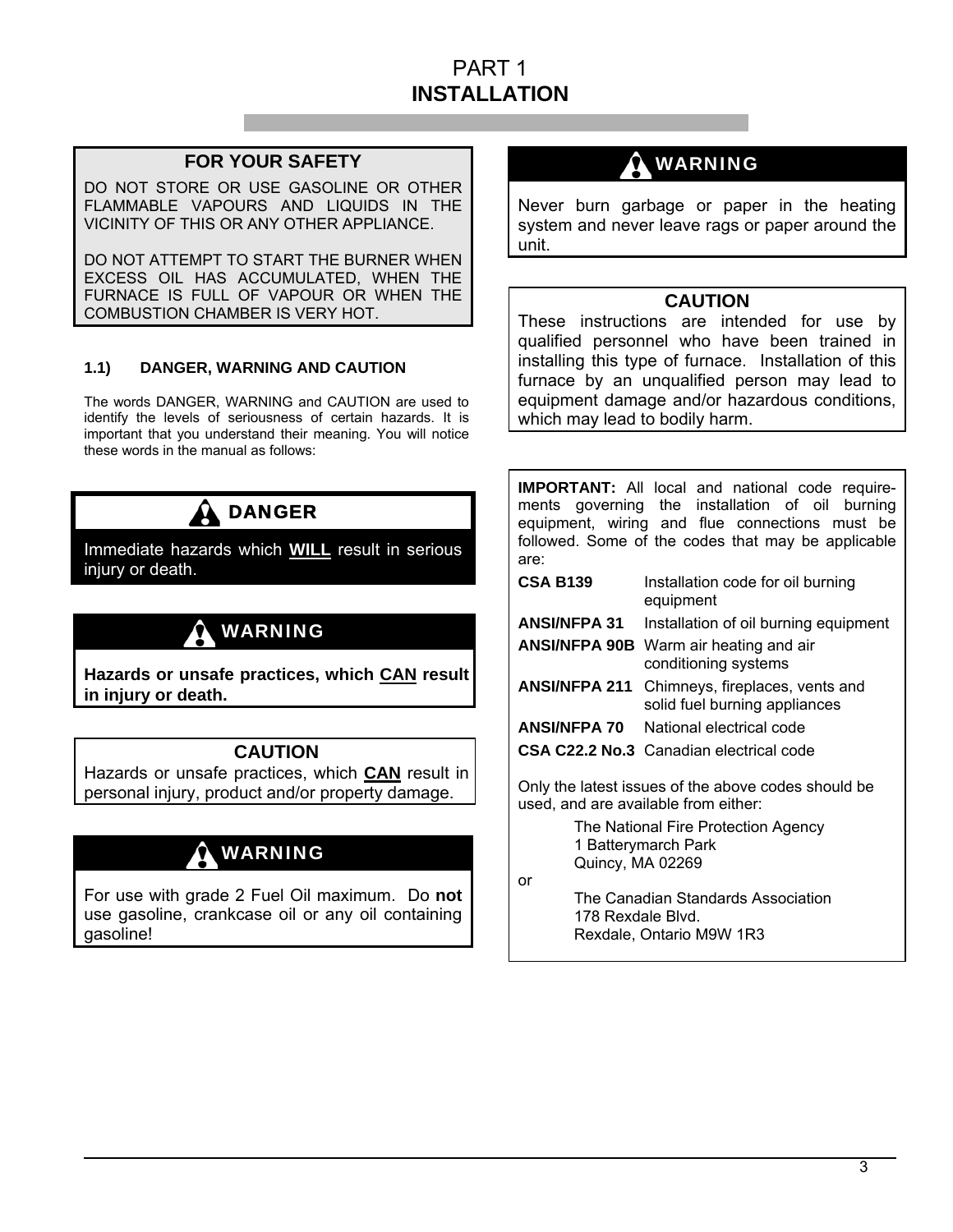#### **1.2) GENERAL**

This central heating unit is a true multi-position unit, in that it can operate in four different configurations, i.e., upflow, counter flow (downflow), and horizontal (both left-to-right and right-to-left airflow).

Very few modifications are required during installation in order to change the furnace from one configuration to another. The furnace is shipped in the upflow configuration, however, instructions on how to change to the other configurations are included in this manual.

The furnace is shipped complete with burner and controls. It requires a 115VAC line voltage connection to the control panel, thermostat hook-up as shown on the wiring diagram, one or more oil line connections, suitable ductwork and connection to a properly sized vent.

The air handling capacity of this furnace is designed for cooling as well. Refer to Tables 6 & 7, p. 19 & 20 for the expected airflow.

#### **1.3) SAFE INSTALLATION REQUIREMENTS**

## WARNING

**Installation or repairs performed by unqualified persons can result in hazards to them and others. Installation MUST conform to local codes or, in the absence of same, to codes of the country having jurisdiction.** 

**The information contained in this manual is intended for use by a qualified service technician familiar with safety procedures and quipped with the proper tools and test instruments.** 

**Failure to carefully read and follow all instructions in this manual can result in death, furnace malfunction and/or property damage** 

## WARNING

**Fire hazard.**

**The furnace must be installed in a level position, never where it will slope toward the front.** 

**If the furnace is not installed level, oil will drain into the furnace vestibule and create a fire hazard.**

**NOTE:** It is the personal responsibility and obligation of the customer to contact a qualified installer to ensure that the installation conforms to governing local and/or national codes and ordinances

- a. This furnace is NOT approved for installation in mobile homes, trailers or recreational vehicles;
- b. Do **NOT** use this furnace as a construction heater or to heat a building under construction;
- c. There must be a sufficient supply of fresh air for combustion as well as ventilation in the area where the furnace is located;
- d. Use only the type of fuel oil approved for this furnace (see page 7 of this manual). Overfiring will result in heat exchanger failure and cause dangerous operating conditions;
- e. Visually check all oil line joints for signs of leakage;
- f. Connect furnace to the chimney;
- g. The points in Part 2 "Operation" are vital to the proper and safe operation of the heating system. Take the time to ensure that all steps were followed;
- h. Follow the regulations of the NFPA No.31 (in the USA) and CSA B-139 (in Canada) or local codes for placing and installing the oil storage tank;
- i. Follow a regular service and maintenance schedule for efficient and safe operation;
- j. Before servicing, allow furnace to cool down. Always shut off electricity and fuel to furnace when servicing. This will prevent electrical shock or burns;
- k. Seal supply and return air ducts;
- l. The vent system **MUST** be checked to determine that it is the correct type and size;
- m. Install correct filter type and size;
- n. Unit **MUST** be installed so that electrical components are protected from direct contact with water.

#### **1.4) Safety Rules**

Your unit is built to provide many years of safe and dependable service, provided it is properly installed and maintained. However, abuse and/or improper use can shorten the life of the unit and create hazards for you, the owner.

- a. The U.S. Consumer Product Safety Commission recommends that users of oil-burning appliances install carbon monoxide detectors. There can be various sources of carbon monoxide in a building or dwelling. The sources could be gas-fired clothes dryers, gas cooking stoves, water heaters, furnaces, gas-fired fireplaces, wood fireplaces, and several other items. Carbon monoxide can cause serious bodily injury and/or death. Therefore, to help alert people to potentially dangerous carbon monoxide levels, you should have carbon monoxide detectors listed by a nationally recognised agency (ex. Underwriters Laboratories or International Approval Services) installed and maintained in the building or dwelling (see Note below).
- b. There can be numerous sources of fire or smoke in a building or dwelling. Fire or smoke can cause serious bodily injury, death, and/or property damage. Therefore, in order to alert people to potentially dangerous fire or smoke, you should have fire and smoke detectors listed by Underwriters Laboratories installed and maintained in the building or dwelling (see Note below).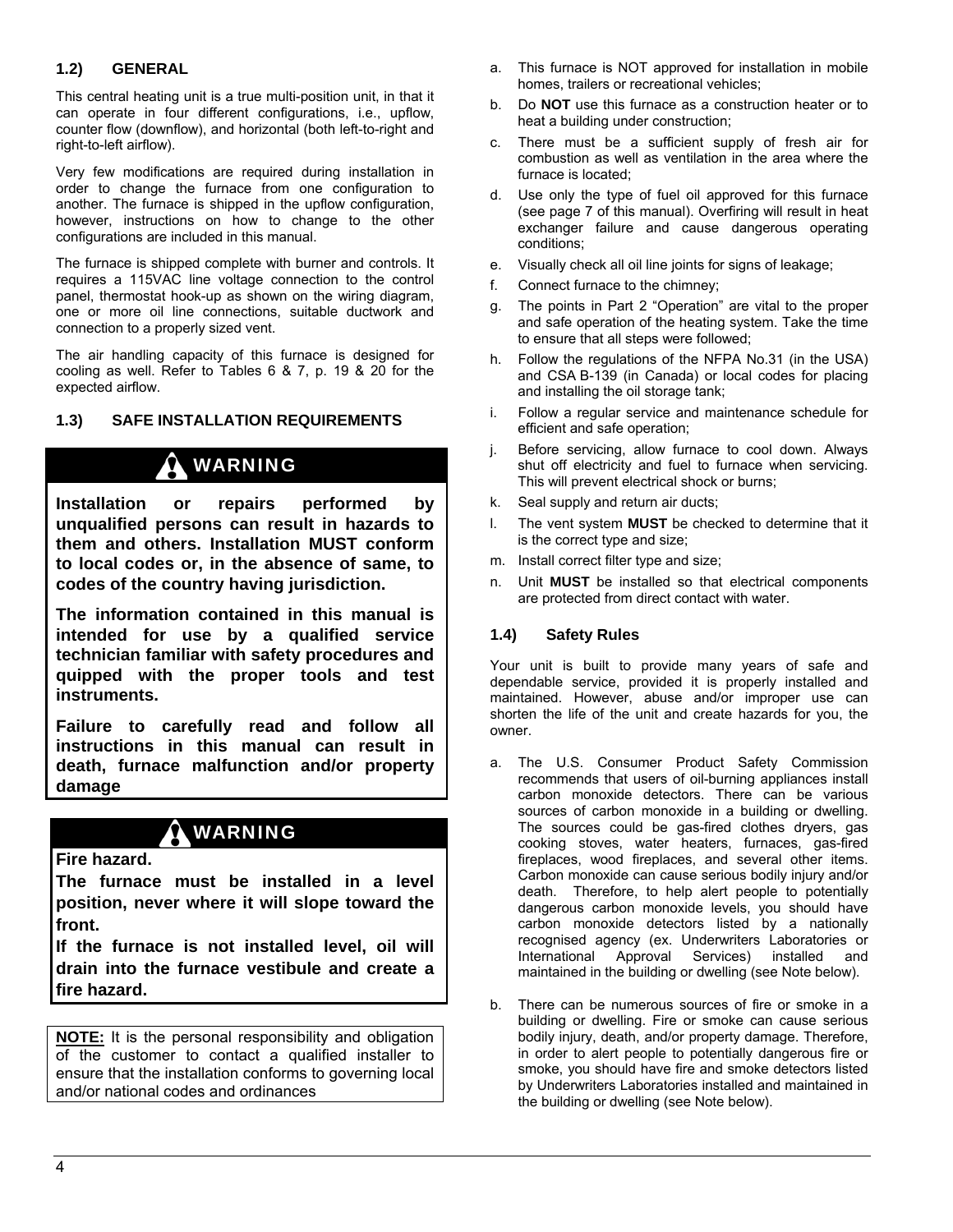**NOTE:** The manufacturer of your furnace does not test any detectors and makes no representations regarding any brand or type of detector.

#### **CAUTION**

Ensure that the area around the combustion air intake is free of snow, ice and debris**.** 

#### **1.4.1) Freezing temperatures and your building**

## WARNING

**Freezing temperature warning.** 

**Turn off water supply.** 

**If your heater remains shut off during cold weather, the water pipes could freeze and burst, resulting in serious water damage.**

If the structure is unattended during cold weather you should take the following precautions:

- a. Turn off main water supply into the structure and drain the water lines if possible. Open faucets in appropriate areas;
- b. Have someone check the structure frequently during cold weather to make sure it is warm enough to prevent pipes from freezing. Contact a qualified service agency, if required.

#### **1.5) LOCATION**

The unit must be installed in a location where the ambient and return air temperatures are over 15°C (60°F).

## WARNING

This furnace is not watertight and is not designed for outdoor installation. This furnace shall be installed in such a manner as to protect the electrical components from water. Outdoor installation will lead to a hazardous electrical condition and to premature furnace failure.

#### **CAUTION**

If this furnace is installed in an attic, it is important to keep insulation at least 0.3 m (12") away from any furnace openings. Some types of insulating material may be combustible.

This furnace is approved for reduced clearances to combustible construction. Therefore, it may be installed in a closet or similar enclosure. As this unit may be installed as an upflow, counter flow, or horizontal furnace, it may be located in a basement, on the same level as the area to be heated, suspended, or in a crawlspace. In any case, the unit should always be installed level.

In a basement, or when installed on the floor (as in a crawlspace), it is recommended that the unit be installed on a concrete pad that is 25.4 mm to 50.8 mm (1" to 2") thick.

When installed in the counter flow position, this furnace must not be installed on combustible flooring, unless the approved sub-base is used (Model # DFB-101). Since the flue pipe is in counter flow position, be sure that the clearances from the flue pipe to combustible construction are maintained. Also, it is recommended to use the flue pipe protection kit FPG-101 or FPG-102. Refer to Figure 1 and the installation instructions included with the kit.





When installed in an horizontal position, the furnace may be suspended by using an angle iron frame, as long as the total weight of both the furnace and the frame are included in the calculations. Other methods of suspension are acceptable. When installed in the horizontal position, this furnace must not be installed on combustible flooring, unless the approved sub-base is used (Model # HFB-101).

#### **The required minimum clearances for this furnace in all positions are specified in Tables 8.1 and 8.2, p, 21 & 22.**

The furnace should be located as closely as possible to the chimney or vent in order to keep vent connections short and direct. The furnace should also be located near the centre of the air distribution system.

#### **1.5.1) Air for combustion and ventilation**

Refer to the CAN/CSA-B139 installation code for complete regulations and for guidance on retrofit applications.

This furnace should be installed in a location in which the facilities for ventilation permit satisfactory combustion of oil, proper venting and the maintenance of ambient temperatures at safe limits under normal conditions of use. The location should not interfere with the proper circulation of air within the confined space.

When this furnace is installed in a closet or similar enclosure, 2 ventilation openings are required for com-bustion air. The openings should be located about 152.4 mm (6") from the top and the bottom of the enclosure at the front of the furnace. Table 1 (p. 6) indicates the minimum dimensions required for these ventilation openings.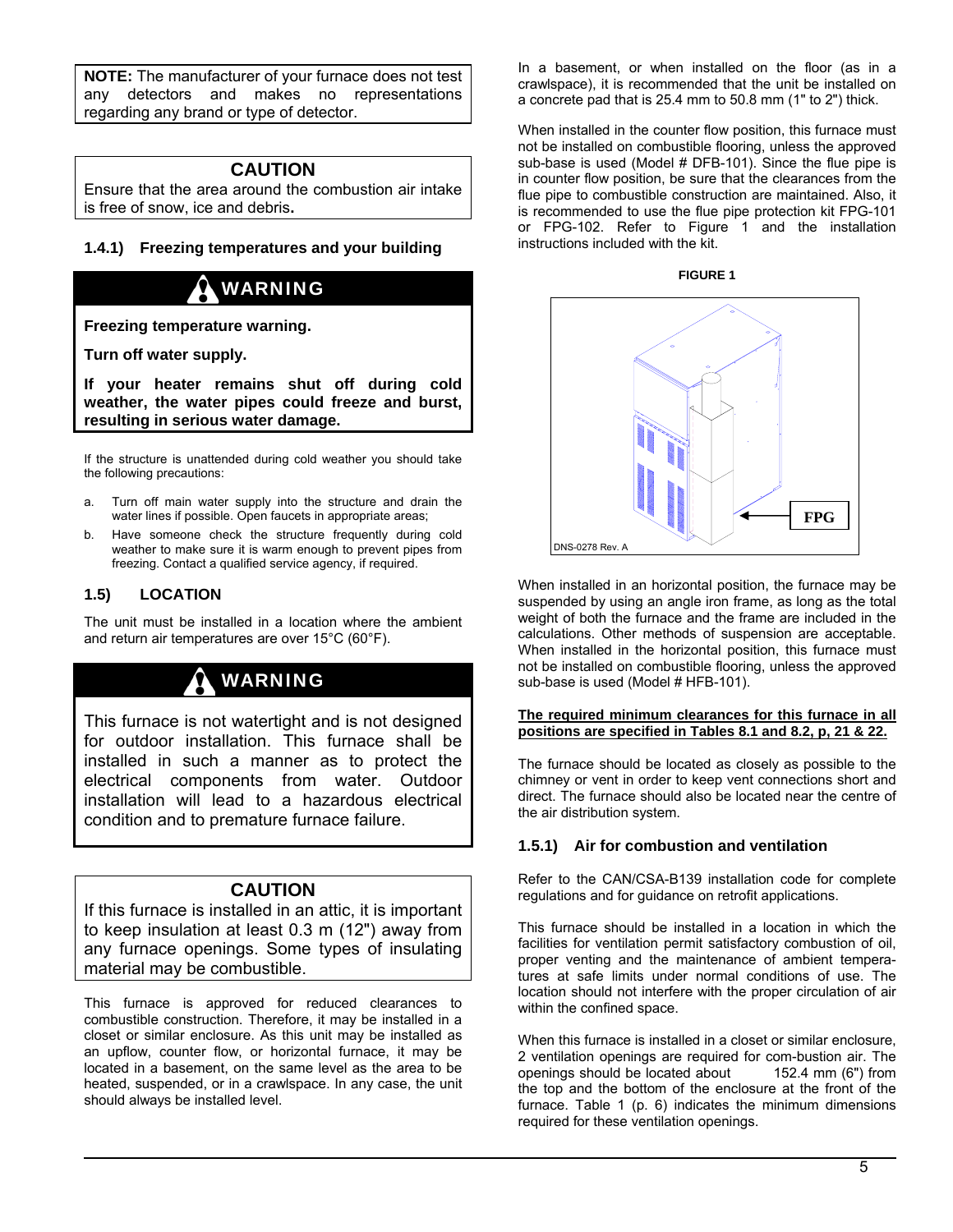**TABLE 1** 

| Input<br>(BTU/h)   | Width            | Height                |  |  |
|--------------------|------------------|-----------------------|--|--|
| 70,000 to 105,000  | $0.45$ m $(18")$ | $0.20 \text{ m} (8")$ |  |  |
| 119,000 to 154,000 | $0.51$ m $(20")$ | $0.25$ m (10")        |  |  |

## **A** WARNING

Do not block the combustion air openings in the furnace. Any blockage will result in improper combustion and may result in a fire hazard and/or cause bodily harm.

Air requirements for the operation of exhaust fans, kitchen ventilation systems, clothes dryers, and fireplaces shall be considered in determining the adequacy of the space to provide combustion air requirements.

In unconfined spaces, in buildings of conventional frame, brick or stone construction, infiltration may be adequate to provide air for combustion, ventilation and dilution of flue gases. This determination must be made on an individual installation basis and must take into consideration the overall volume of the unconfined space, the number of windows and ventilation openings, the number of doors to the outside, internal doors which can close off the unconfined space and the overall air tightness of the building construction.

Many new buildings and homes (and older ones that have been weatherized must be considered as being of tight construction and, therefore, infiltration will not be sufficient to supply the necessary air for combustion and ventilation.

A building can be considered as being of tight construction when:

- a. Walls and ceilings exposed to the outside have a continuous water vapour retarder with a rating of one perm or less, openings have gaskets or are sealed and/or;
- b. Weather-stripping has been added on operable windows and doors, and/or;
- c. Caulking or sealant has been applied to areas such as joints around window and doorframes, between sole plates and floors, between wall-ceiling joints, between wall panels, at penetrations for plumbing, electrical and fuel lines and at other openings.

#### **1.5.2) Duct recommendations**

The proper sizing of warm air ducts is necessary to ensure satisfactory furnace operation. Ductwork should be in accordance with the latest editions of NFPA-90A (Installation of Air Conditioning and Ventilating Systems) and NFPA-90B (Warm Air Heating and Air Conditioning Systems) or Canadian equivalent.

The supply ductwork should be attached to the flanged opening provided at the discharge end of the furnace. See Figures 10.1 and 10.2, p. 21 & 22 for the dimensions of this opening.

Knockouts are provided on both sides of the furnace to cut the required size of opening for the installation of the return air ductwork. This can be done on either the right or the left side of the furnace. See Table 2, p. 11 for dimensions.

#### **NOTE:** THE BACK SHOULD **NOT** BE CUT OUT FOR RETURN AIR DUCTING.

Also, there is provision on this furnace for a bottom return air duct. Knockouts are provided in the floor of the furnace to facilitate the cut out requirement for the air filter rack and return ductwork. (We recommend the use of this opening for horizontal and counterflow installations).

The following recommendations should be followed when installing ductwork:

- a. Install locking type dampers in all branches of the individual ducts to facilitate balancing the system. Dampers should be adjusted such a way as to ensure the proper static pressure at the outlet of the furnace;
- b. A flexible duct connector of non-combustible material should be installed at the unit on both the supply and return air side. In applications where an extremely quiet operation is necessary, the first 3.0 m (10') of supply and return ducts should be internally lined with acoustical material (if possible);
- c. In cases where the return air grille is located close to the fan inlet, there should be at least one  $90^{\circ}$  turn between fan inlet and grille. Further reduction in sound level can be accomplished by installing acoustical turning vanes or lining the duct as described in item b. above;
- d. When a single air grille is used, the duct between grille and furnace must be the same size as the return air opening in the furnace.

#### **CAUTION**

Return air grilles and warm air registers must not be obstructed.

## WARNING

When supply ducts carry air circulated by the furnace, the return air shall also be handled by a duct sealed to the furnace casing and terminating outside the space where the furnace is located. Incorrect ductwork termination and sealing will create a hazardous condition which could lead to bodily harm.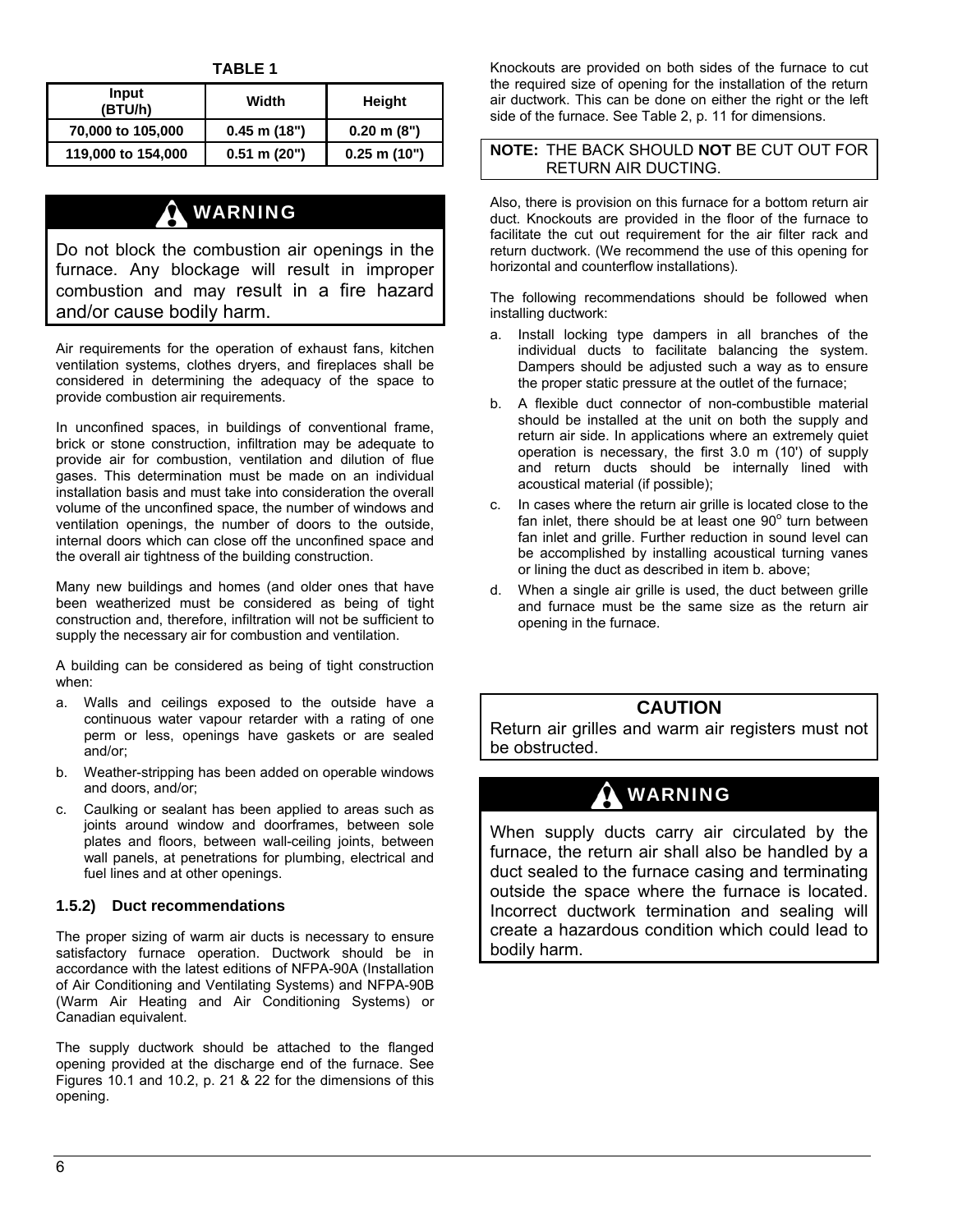When installing the furnace with cooling equipment for year round operation, the following recommendations must be followed for tandem or parallel air flow:

**IMPORTANT:** The dampers should be adequate to prevent cooled air from entering the furnace, and if manually operated, must be equipped with the means to prevent operation of either the cooling unit or the furnace, unless the damper is in the full cool or heat position.

- a. On tandem airflow applications, the coil is mounted after the furnace in an enclosure in the supply air stream. The furnace blower is used for both heating and cooling airflow;
- b. On parallel airflow installation, dampers must be provided to direct air over the furnace heat exchanger when heat is desired and over the cooling coil when cooling is desired.

## WARNING

The coil MUST be installed on the air discharge side of the furnace. Under no circumstances should the airflow be such that cooled, conditioned air can pass over the furnace heat exchanger. This will cause condensation in the heat exchanger and possible failure of same, which could result in a fire hazard and/or other hazardous conditions which may lead to bodily harm. Heat exchanger failure due to improper installation may not be covered by the warranty.

#### **1.5.3) Venting instructions (chimney installation)**

Venting of the furnace must be to the outside and in accordance with local codes and/or requirements of local authorities.

OIL FIRED APPLIANCES SHALL BE CONNECTED TO FLUES HAVING SUFFICIENT DRAFT AT ALL TIMES TO ENSURE SAFE AND PROPER OPERATION OF THE APPLIANCE.

For additional venting information refer to ANSI/NFPA 211 Chimneys, Fireplaces, Vents and Solid Fuel Burning Appliances and/or the CSA B139 Installation Code.

This furnace is certified for use with a Type "L" vent (maximum flue gas temperature 302°C (575°F)). The flue pipe clearance knockout in the front top or side panel should be removed. Install the flue elbow so that it exits the furnace cabinet through that opening.

The barometric draft regulator included with the furnace, shall be installed in the same room or enclosure as the furnace, in such a manner as to prevent any difference in pressure between the regulator and the combustion air supply.

#### **Pre-installation vent system inspection**

Before this furnace is installed, it is strongly recommended that any existing vent system be completely inspected.

On any chimney or vent, this should include the following:

- a. Inspection for any deterioration in the chimney or vent. If deterioration is discovered, the chimney must be repaired or the vent replaced;
- b. Inspection to ascertain that the vent system is clear and free of obstructions. Any blockages must be removed before installing this furnace;
- c. Cleaning the chimney or vent if previously used for venting a solid fuel burning appliance or fireplace;
- d. Confirming that all unused chimney or vent connections are properly sealed;
- e. Verification that the chimney is properly lined and sized per the applicable codes. (Refer to page 3 for list).

#### **Masonry Chimney**

This furnace may be vented into an existing masonry chimney. However, it must not be vented into a chimney servicing a solid fuel-burning appliance. Before venting this furnace into a chimney, the chimney must be checked for deterioration and repaired if necessary. The chimney must be properly lined and sized per local and/or national codes.

If the furnace is vented into a common chimney, the chimney must be of sufficient area to accommodate the total flue products of all appliances vented into the chimney.

The following requirements are provided for a safe venting system:

- a. Ensure that the chimney flue is clear of any dirt or debris;
- b. Ensure that the chimney is not servicing an open fireplace;
- c. Never reduce the pipe size below the outlet size of the furnace;
- d. All pipes should be supported, using the proper clamps and/or straps. These supports should be installed at least every 1.2 m (4');
- e. All horizontal runs of pipe should have an upward slope of at least 6.4 mm per 0.3 m (1/4" of per foot);
- f. All runs of pipe should be as short as possible with as few turns as possible;
- g. Seams should be tightly joined and checked for leaks;
- h. The flue pipe must not extend into the chimney but be flush with the inside wall;
- i. The chimney must extend 0.9 m (3') above the highest point where it passes through a roof of a building and at least 0.6 m (2') higher than any portion of a building within a horizontal distance of 3.0 m (10'). It shall also be extended at least 1.5 m (5') above the highest connected equipment flue collar;
- j. Check local codes for any variances.

#### **Factory Built Chimneys**

Approved factory built chimneys may be used. Refer to chimney manufacturer's instructions for proper installation.

#### **1.5.4) DRAFT REGULATOR**

The draft regulator supplied with the furnace must be used for proper functioning. Installation instructions are included with the control.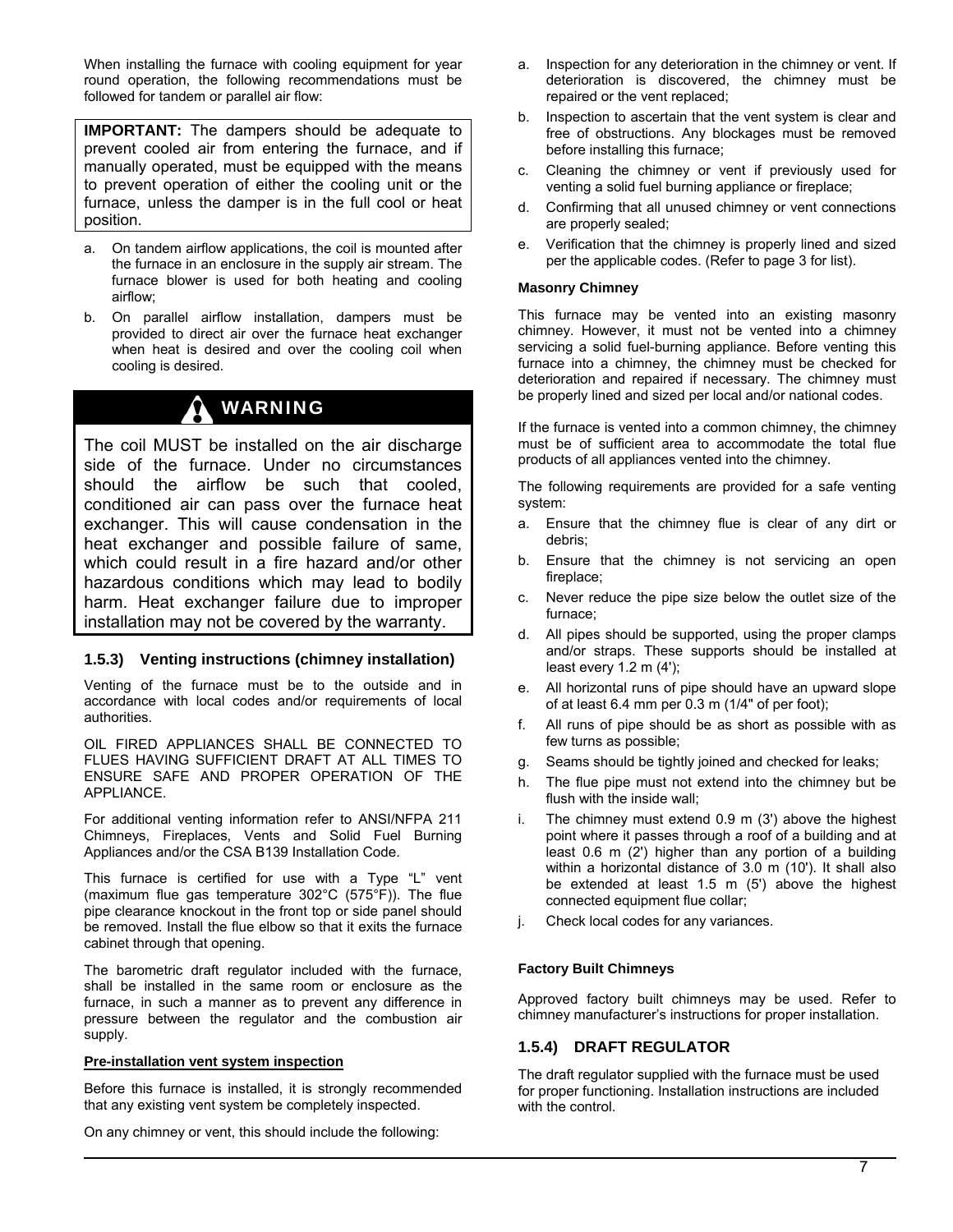#### **1.5.5) BLOCKED VENT SHUT-OFF (BVSO) FOR CHIMNEY VENTING**

### WARNING

**It is imperative that this device be installed by a qualified agency.** 

This device is designed to detect the insufficient evacuation of combustion gases in the event of a vent blockage. In such a case the thermal switch will shut down the oil burner. The device will then need to be re-armed MANUALLY.

Refer to Figurers 2 to 7, wiring diagrams and the detailed instructions supplied with the BVSO for the installation and wiring procedures. The length of wires supplied with the unit is such that the safety device must be installed between the flue outlet of the appliance and the draft regulator, as indicated in the instructions.

It is also essential that the BVSO be maintained annually. For more details refer to the instructions supplied with the device itself, as well as Section 3. of this manual.

#### **CAUTION**

A positive pressure venting system (Sealed Combustion System or Direct Vent) MUST NOT use the BVSO. Follow the instructions supplied with the venting system.

**FIGURE 2 Blocked Vent Shut-Off device wiring Installation shown: Upflow with vertical exhaust** 

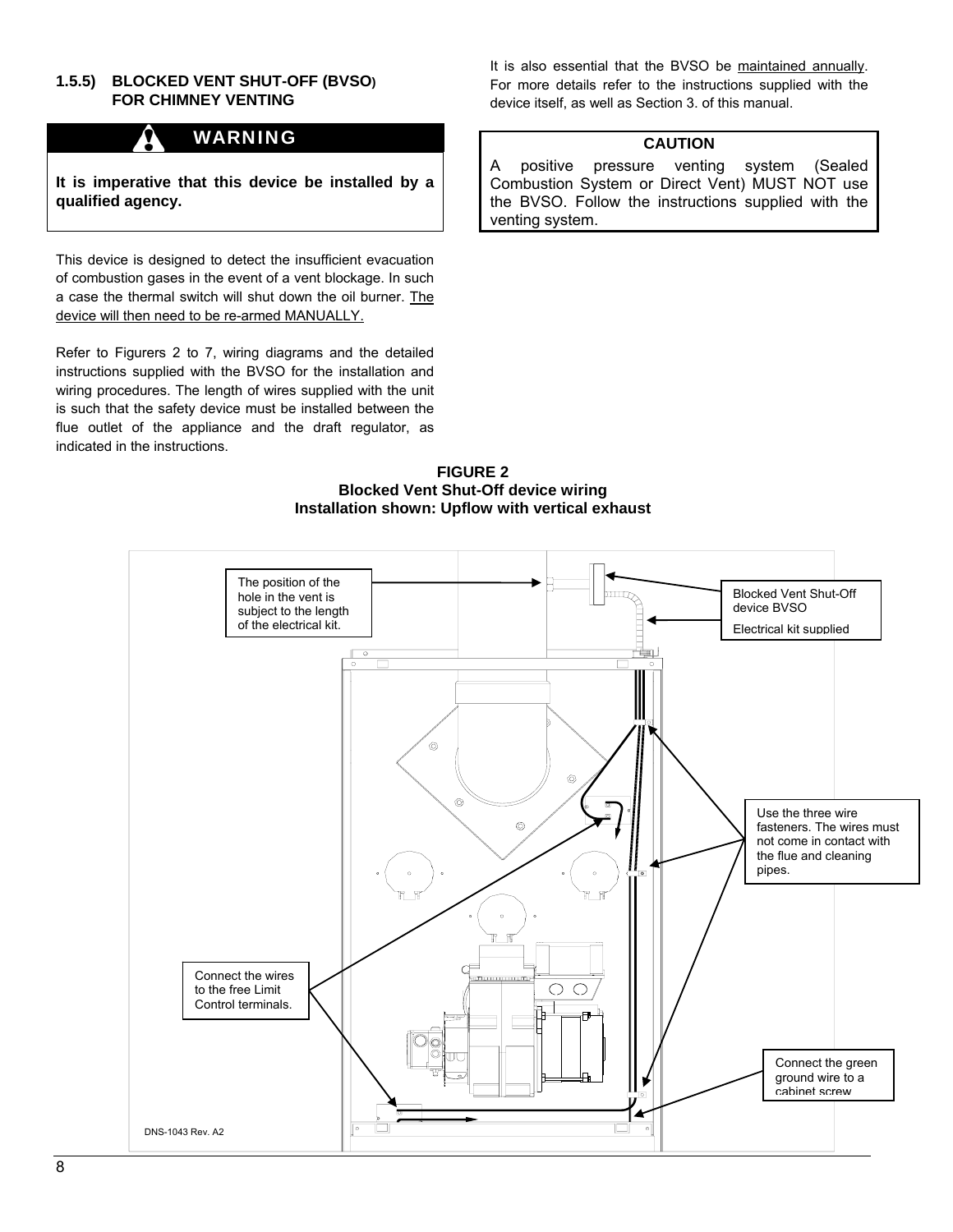#### **FIGURE 4**

#### **Blocked Vent Shut-Off device wiring Upflow with vertical exhaust**



#### **Blocked Vent Shut-Off device wiring Installation: Upflow with horizontal exhaust**



#### **FIGURE 5**

#### **FIGURE 6**

#### **Blocked Vent Shut-Off device wiring. Installation: Horizontal with horizontal exhaust**

#### **Blocked Vent Shut-Off device wiring Installation: Horizontal with vertical exhaust**



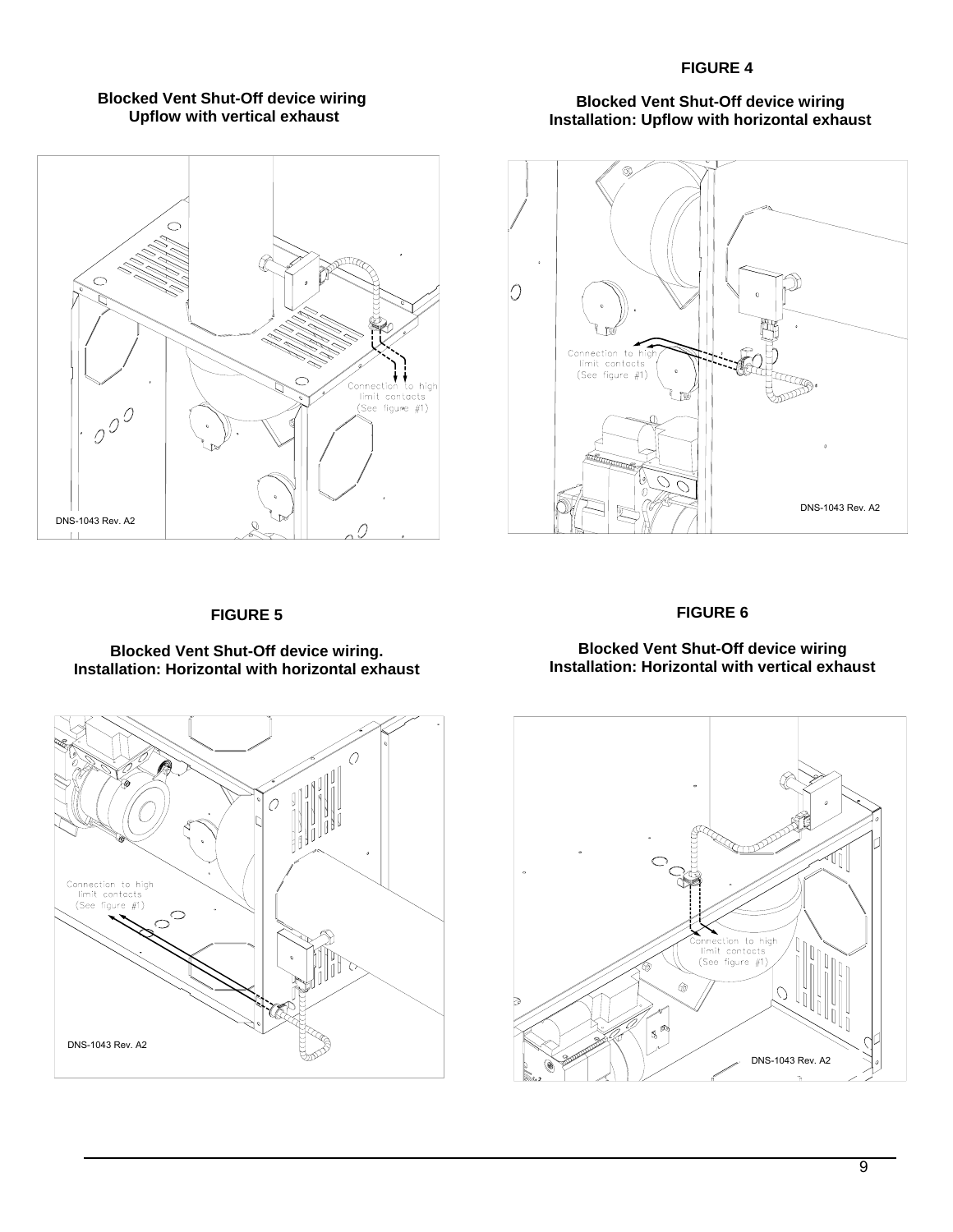#### **FIGURE 7**

**Blocked Vent Shut-Off device wiring Installation: Downflow** 



#### **1.5.6) Oil burner**

This furnace is equipped with a high pressure atomizing retention head type burner for use with not heavier than grade 2 Fuel Oil. The mounting flange is fixed to the burner air tube and no adjustment is required for insertion length.

#### **CAUTION**

**NEVER** use the "interrupted ignition" function if a Honeywell R7184 series combustion relay is installed on the burner.

#### **Oil Connections**

Complete instructions for installation of the fuel oil piping will be found in the oil burner installation instructions included with the furnace.

Oil line entry holes are located in the side panels. Two holes are provided on each side, so that a two-pipe system can be used if desired.

A 10 micron (or less) oil filter should be used with all oil burners, installed as closely as possible to the burner.

#### **1.5.7) 120V Wiring**

The appliance must be installed in accordance with the current ANSI/NFPA 70 National Electrical Code, CSA C22.1 Canadian Electrical Code Part 1 and/or local codes.

The control system depends on the correct polarity of the power supply. Connect "HOT" wire (H) and "NEUTRAL" wire (N) as shown in Figure 11, p. 23.

A separate line voltage supply should be used with fused disconnect switch or circuit breaker between the main power panel and the unit.

## WARNING

The unit cabinet must have an uninterrupted or unbroken electrical ground to minimize personal injury if an electrical fault should occur. A green ground screw is provided in the control box for this connection.

Use only copper wire for 115V supply service to the unit.

Metallic conduit (where required/used) may terminate at the side panel of the unit. It is not necessary to extend the conduit inside the unit from the side panel to the control box.

When replacing any original furnace wiring, use only 105°C, 16 AWG copper wires.

#### **1.5.8) 24V Wiring**

Instructions for wiring thermostat (field supplied) are packed in the thermostat box. Make thermostat connections as shown in Figures 8 and 9 (p. 11). Thermostat wire connections at R and W are the minimum required for oil heating operation.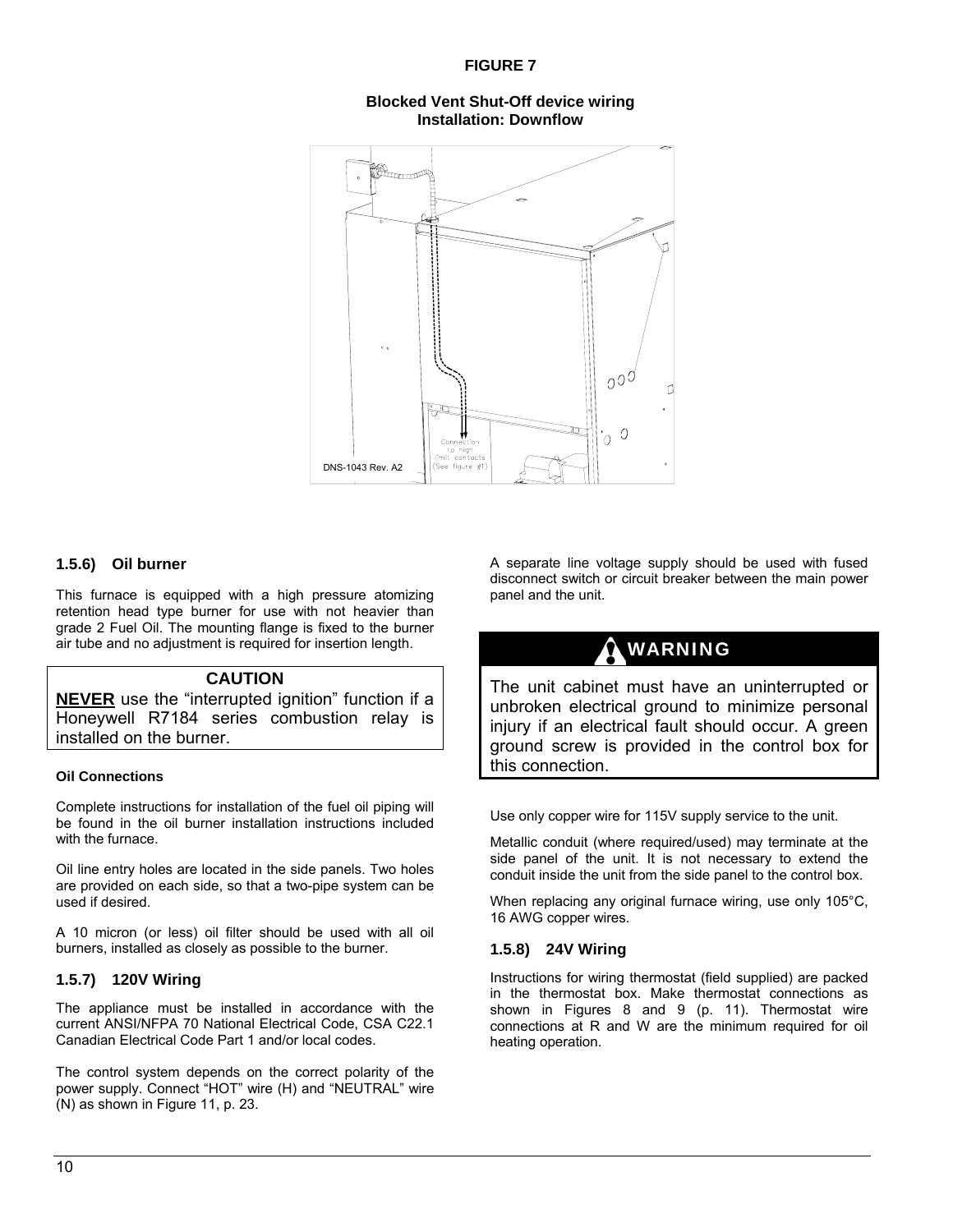FIGURE 8 **24 VAC Oil Furnace Wiring with Air Conditioner** 



**FIGURE 9 24 VAC Oil Furnace Wiring with Heat Pump**



#### **1.5.9) Accessory installation**

#### **General**

When installing optional accessories on this appliance, follow<br>manufacturer's lnstallation Instructions included with manufacturer's Installation Instructions included with accessory.

#### **Auxiliary terminals**

The HUM 120 VAC terminals on the electronic control board are tied directly to the #8 pin of the 9-pin connector and provide a 120 VAC signal whenever the burner is energized (see Figure 11 p. 23). The 120 VAC and neutral terminals can be used for accessory wiring. See Electronic Air Cleaner and Humidifier sections for further information.

#### **Electronic Air Cleaner**

When adding an electronic air cleaner to this unit, use an Airflow Sensor kit. As the air cleaner is connected to constant 120 VAC power, the airflow sensor turns on the electronic air cleaner when the furnace blower is operating.

#### **Humidifier / Humidistat**

A 24 VAC signal can be connected, sourced from the W and C terminals on the electronic control board or a 120 VAC signal from the HUM 120 VAC or N terminals, when a heat source must be used (see Figures 8 and 9 on this page).

#### **Dehumidification capability with standard Humidistat**

Dehumidification on systems using a variable speed motor is better than on most other systems. If this feature is required, the terminals on the electronic control board permit the wiring of a standard humidistat. Refer to Figures 8 and 9 on this page for wiring instructions.

A furnace equipped with a variable speed motor will detect the opening of the humidistat contact and reduce the airflow to 85% of nominal cooling airflow. This will increase its capacity to dehumidify up to the point where the humidistat detects an acceptable level of humidity in the air. At that point the unit return to 100% of its cooling airflow.

**To activate this mode, remove the jumper between DH and R of the electronic board and wire in a standard humidistat on these terminals.** 

#### **1.5.10) Air filter**

An external filter rack is provided as standard equipment with this furnace. The filter rack can be installed on the right or left side panel, or on the bottom of the furnace to accommodate the return air ductwork. A sufficient clearance should be provided for air filter access. Refer to Table 2 for filter rack flange dimensions for return air duct.

| $I$ ABLE $Z$                            |                   |               |  |  |  |  |  |  |
|-----------------------------------------|-------------------|---------------|--|--|--|--|--|--|
| <b>Furnace</b>                          | <b>Air Filter</b> | <b>Flange</b> |  |  |  |  |  |  |
| Model                                   | <b>Size</b>       | Opening       |  |  |  |  |  |  |
| AMP, LBM & NOMV<br>(105/106)            | 16" x 24"         | 15" x 23"     |  |  |  |  |  |  |
| <b>AMP, LBM &amp; NOMV</b><br>(120/156) | 20" x 30"         | 17" x 29"     |  |  |  |  |  |  |

**TABLE 2**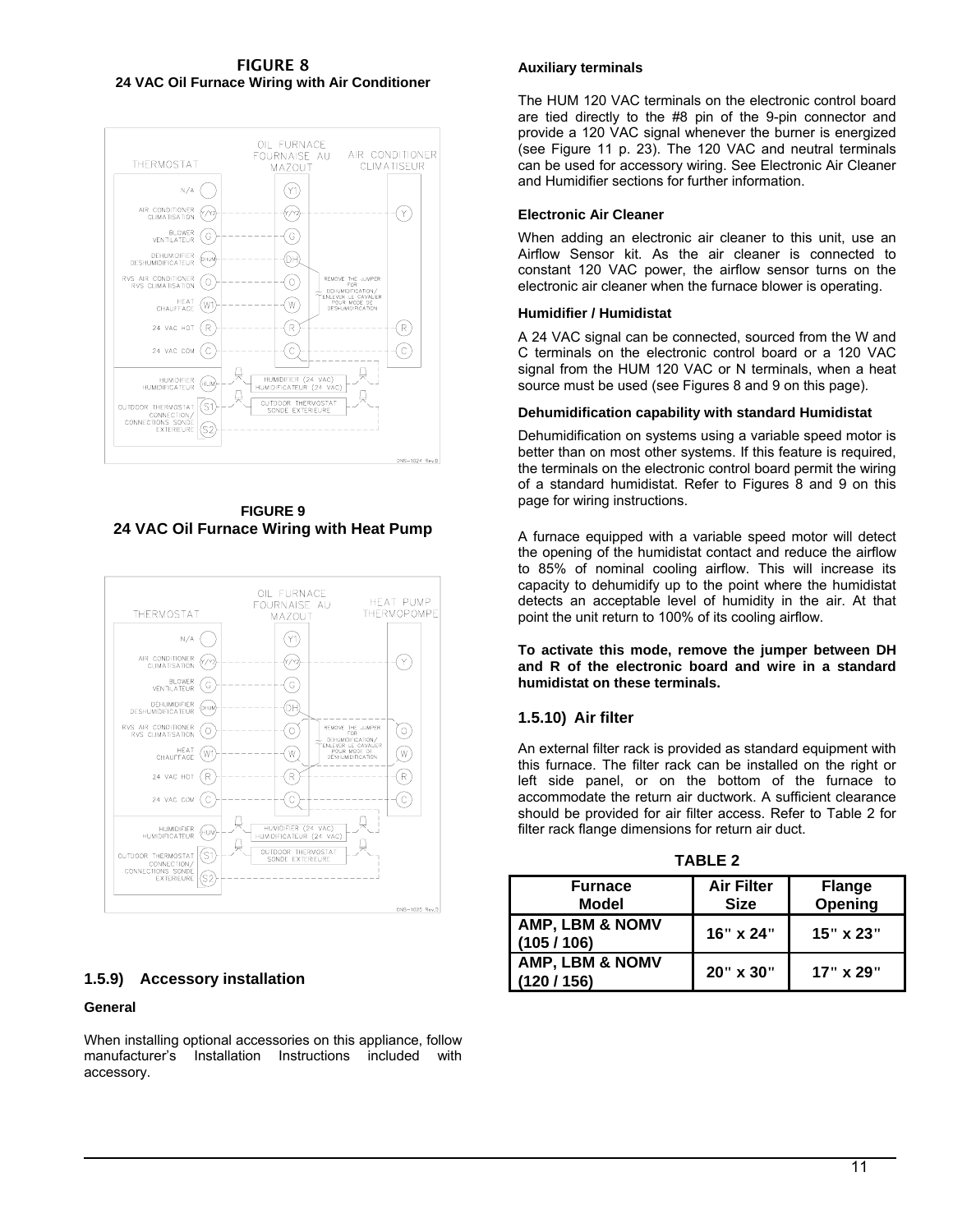#### **1.5.9) Horizontal or downflow installation**

- 1. On horizontal installations, determine which "side" will become the "top", when the unit is laid down. Remove the flue pipe clearance knockout from the top front of that side panel. Install the flue elbow so that it exits the cabinet of the furnace through that opening;
- 2. On counterflow Installations, the flue pipe must exit the cabinet through one of the side panel openings (as above), then extended up the side of the furnace. Ensure that adequate clearances to combustibles are observed. It may be necessary to install a sheet-metal shield on an adjacent wall to prevent any possibility of a fire hazard;
- 3. Remove the burner by loosening the mounting nuts and turn the oil burner slightly counter clockwise to unlock the burner flange. Avoid putting undue strain on burner wiring. It may be necessary to disconnect the burner wiring in some cases;
- 4. To reinstall the burner, insert the burner and the burner flange screws and turn the burner clockwise to lock it; then tighten the nuts.

**IMPORTANT:** The burner must always be installed in the upright position with the ignition control on top.

## DANGER

Do not use this furnace as a construction heater. Use of this furnace as a construction heater exposes it to abnormal conditions, contaminated combustion air and the lack of air filters. Failure to follow this warning can lead to premature furnace failure and/or vent failure, which could result in a fire hazard and/or bodily harm.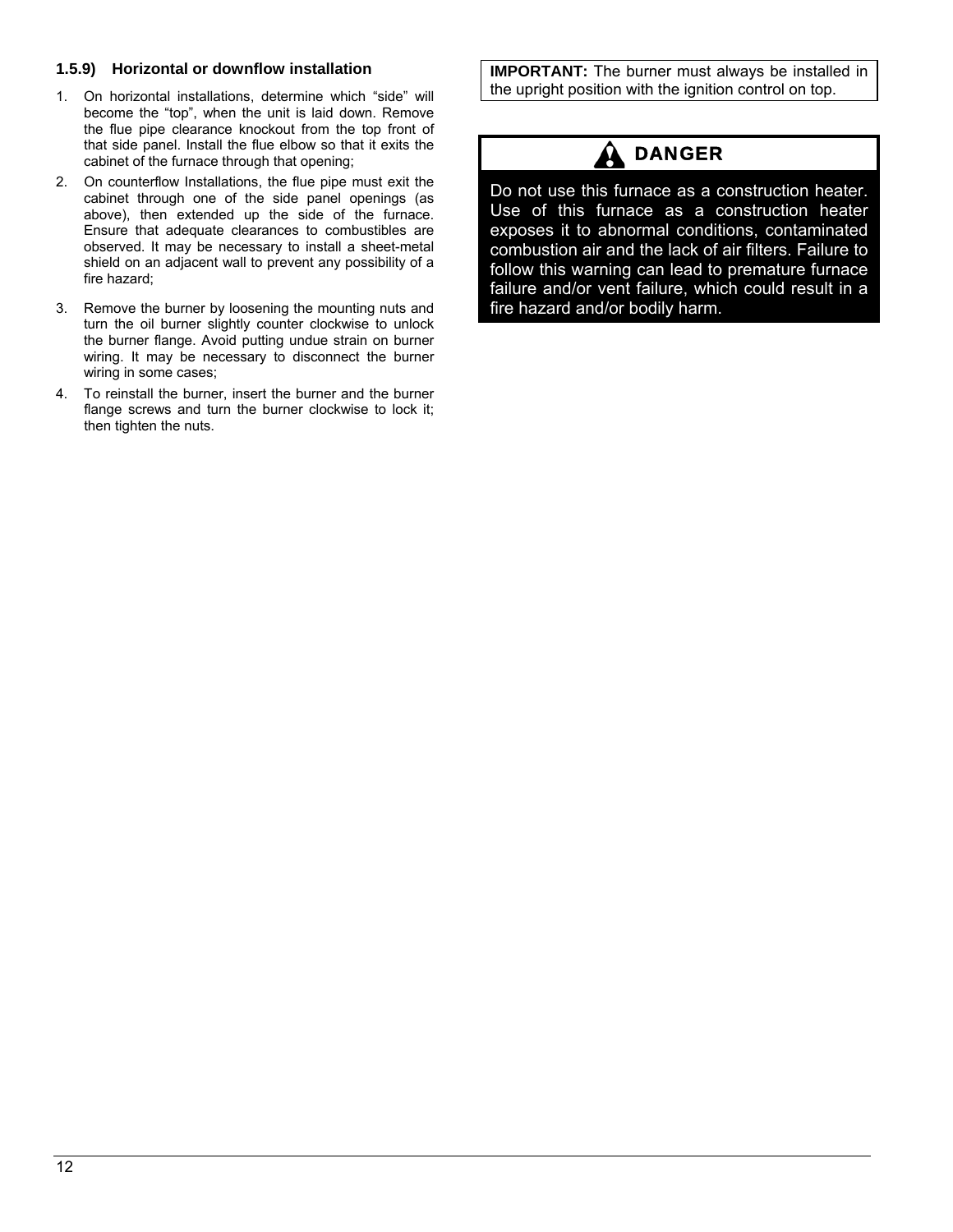#### **2.1) OPERATIONAL CHECKLIST**

**1=> Has the blower wheel support been removed?** 

- **2=> Has the electrical wiring been completed according to Figure 11, p. 23?**
- **3=> Has the access blower door been secured in place?**
- **4=> Is the valve on the oil line open?**
- **5=> Has the ''RESET BUTTON'' on the Primary Control been pushed?**
- **6=> Are the flame observation door and the two cleanout access doors located at the front of the unit closed?**
- **7=> Is the room thermostat in the heating mode and set above room temperature?**
- **8=> Set the main electrical switch to the ''ON'' position and the burner should start**.

#### **CAUTION**

Do not tamper with the unit or its controls. Call a qualified service technician.

#### **2.2) COMBUSTION CHECK**

In order to obtain optimum performance from the oil burner, the following set-up procedures must be followed by referring to the Technical Specifications, Table 5 on p. 19 in this manual:

- 1. A test kit to measure the smoke, flue draft and over-fire draft should be used in order to obtain the proper air band setting. Although all of the above measurements are required for optimum set-up and efficiency, the most important reading that must be taken is the smoke number in the flue pipe.
- 2. The proper smoke number, as established by way of engineering tests, is between 0 and 1. This degree of smoke emission is commonly referred to as a "trace". It is recommended that a Bacharach True Spot Smoke Test kit or equivalent be used;
- 3. On chimney installations, a barometric draft regulator (supplied with the furnace) must be installed as closely to the breech of the furnace as possible, in order to ensure proper draft through the furnace. The barometric damper must be mounted with the hinge pins in a horizontal position and the face of the damper vertical for proper functioning, (see instructions included with damper). After the furnace has been firing for at least five minutes, the draft regulator should be set to between -0.025" W.C. and -0.035" W.C.;
- 4. The overfire draft, which is taken through the observation door located in the centre of the front panel above the burner, is a measurement that is necessary to determine if there is a blockage in the heat exchanger or the flue pipe. Refer to the Technical Specifications in this manual for overfire pressure values. A high pressure condition may be caused by excessive combustion air due to the air band being too wide open or a lack of flue draft (chimney effect) or some other blockage, such as soot in the secondary section of the heat exchanger or the use of an oversize nozzle input or high pressure pump;
- 5.  $CO<sub>2</sub>$  and flue temperature instruments will enable you to obtain the data that are required to determine the true efficiency of the furnace. Although this information is nice to have, it is not essential in the basic set up of the furnace. The proper procedure for performing this operation is as follows:
	- a. Pierce a 9/32" hole into the flue pipe just before the draft regulator. Start the appliance and proceed with the smoke test at that location and adjust the burner to a setting of between a "trace" and #1 smoke after 5 to 10 minutes of operation;
	- b. Take a  $CO<sub>2</sub>$  reading and mark it down;
	- c. Open the burner air shutter to get  $1.5\%$  CO<sub>2</sub> less than the previous reading noted in b. above and take a smoke test on this condition;
	- d. The new smoke reading should give you a ZERO or "trace" smoke reading.
- 6. A 10 micron (or less) oil filter should be installed as closely to the burner as possible with all oil burners, but it is essential for burners with a low firing rate. We recommend the use of a low pressure drop oil filter with a capacity greater than that of the fuel pump;
- 7. On a new installation, the air trapped in the oil line leading from the tank to the nozzle must be thoroughly purged in order to prevent excessive after drip. The oil pump is equipped with a special fitting that facilitates the purging of any air between it and the tank. The proper procedure for performing this operation is as follows:
	- a. Place a piece of 1/4" dia. clear plastic tubing over the purge fitting on the oil pump;
	- b. Start the oil burner, then open the purge fitting and allow the burner to run until the purge tube is completely free of air bubbles;
	- c. At this point tighten the purge fitting, which will allow the oil to run to the nozzle and fire the burner. If the purging takes longer than 15 seconds and no flame has been established the burner will stop. Push the reset button on top of the Primary Control to restart the burner.

For detailed information on the operation of the Primary Control refer to the instructions included with the furnace or the burner.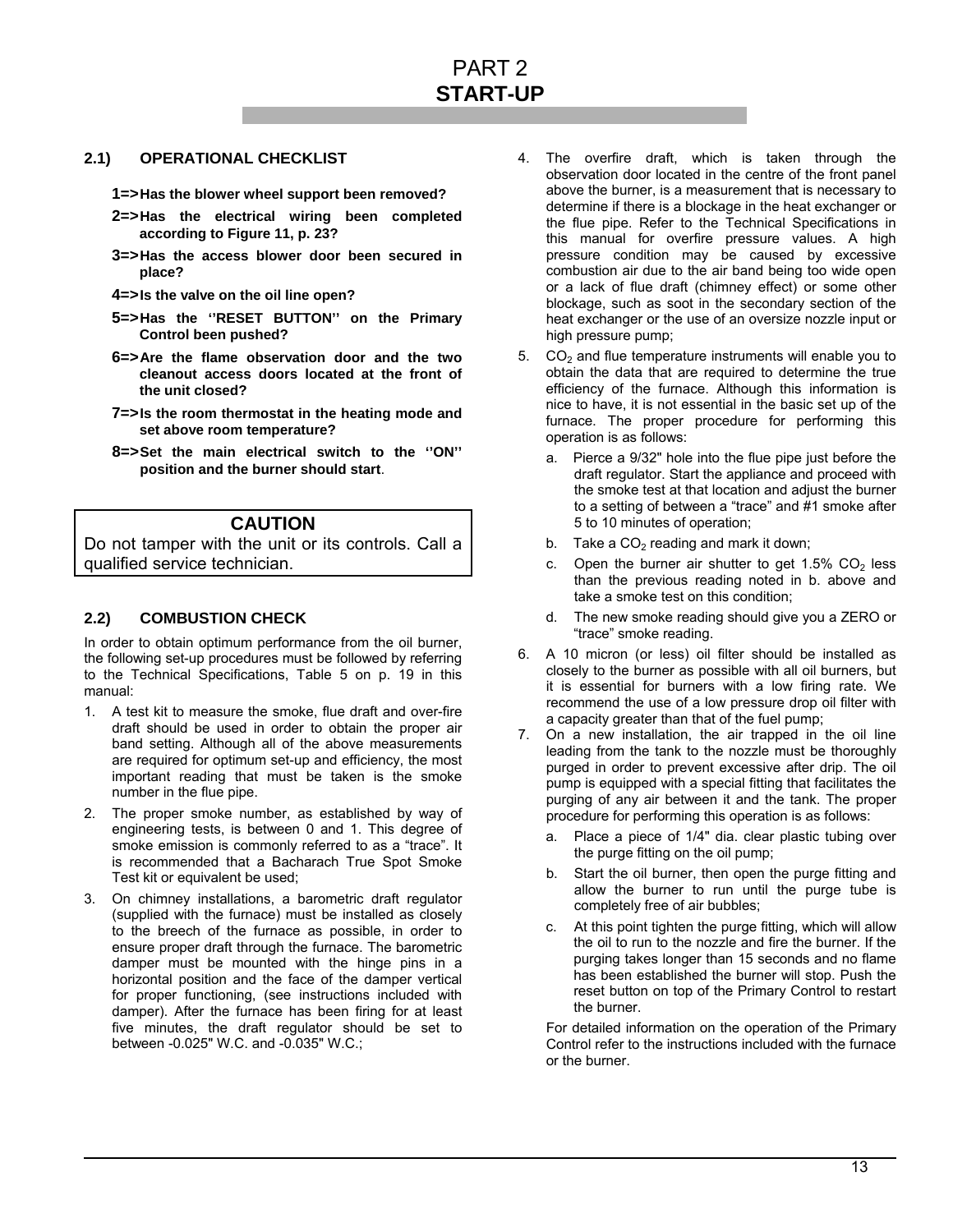8. After all the set up procedures mentioned above have been completed, the burner should be fired and an inspection mirror should be used to observe the flame pattern at the tip of the nozzle. Any irregularities such as burning to one side or pulsating flame patterns should be corrected by changing the nozzle.

#### **2.3) SEQUENCE OF OPERATION**

Using schematic diagram in Figure 11, p. 23, follow the sequences of operation through the different modes.

**NOTE:** ECM variable speed motors deliver infinitely variable CFMs. At start-up the motor increases its speed gradually, in order to lower noise perception. ECM motors ramp down in the same gradual fashion as they do on start-up. ECMs are energized by 120V, whenever power is available to the furnace control. However, they operate only when 24V motor control signals are received.

#### **2.3.1) Oil fired heating mode**

- 1. The thermostat closes R to W.
- 2. Burner motor fan pre-purges the combustion chamber for 10 to 15 seconds, establishing the combustion air pattern. During this time a spark is also established. The fan starts at 13% of nominal heating for a period equivalent to the "Pre-Run Delay". Refer to Tables 6 & 7, p. 19 & 20.
- 3. The solenoid valve opens and a flame is established. A short time after that, the ignition transformer ceases sparking.
- 4. After the "Pre-Run Delay" the blower slightly increases its speed for a period of time equivalent to the "Short-Run Delay". Refer to Tables 6 & 7, p. 19 & 20.
- 5. After the "Short-Run Delay" the blower increases its speed in order to reach the CFMs indicated in Tables 6 & 7, p. 19 & 20.
- The call for heat is satisfied.
- 7. The solenoid valve closes, the burner motor stops and the flame extinguishes.
- 8. The blower slows down gradually to 38% of nominal CFMs for a period of 3 minutes and then stops.

#### **2.3.2) Cooling mode**

- **NOTE:** On units using a 2-stage compressor, the terminal Y1 must be used. Once the Y1 terminal on the electronic control receives a 24 V signal, the airflow is reduced by 20% percent. If a single stage compressor is used, do not use the Y1 terminal.
- 1. The R G-and R Y/Y2 thermostat contacts close. The R-Y/Y2 circuit starts the outdoor unit, and the R - G circuit starts the blower at cooling speed. Refer to Tables 6 & 7, p. 19 & 20.
- 2. When the call for cooling is satisfied, the R G and R Y/Y2 thermostat contacts open. The cooling unit stops and furnace blower stops after a period of 3 minutes.

#### **2.3.3) Continuous Blower Mode**

- 1. When the  $R G$  thermostat contacts close, the blower functions at 64%, 75% or 86% of cooling airflow, depending on the adjustment of the DIP switches. Refer to Tables 6 & 7, p. 19 & 20.
- 2. When the  $R G$  thermostat contacts open, the blower stops immediately.

#### **2.3.4) Heat Pump – Heating / Cooling Mode**

- **NOTE 1:** A dual-fuel thermostat is required when a variable speed furnace is used with a heat pump. See dualfuel thermostat Installation Instructions for interface connections. The interface prevents simultaneous operation of both the furnace and heat pump and prevents direct transition from heat pump to furnace operation.
- **NOTE 2:** On units using 2-stage compressors, terminal Y1 must be used. When Y1 on the electronic control board receives a 24 V signal, the airflow is cut by 20%. If a single stage compressor is used, do NOT use terminal Y1.

#### **a. Cooling Mode**

- 1. The thermostat contacts R G, R Y/Y2 and R O close. The R - Y/Y2 circuit starts-up the outdoor cooling unit, the R - O maintains the reversing valve in the cooling mode and the R - G circuit starts-up the blower at cooling speed. Refer to Tables 6 & 7, p. 19 & 20.
- 2. When the call for cooling is satisfied, the R G, R Y/Y2 and R - O contacts open. The cooling unit stops and the furnace blower stops after for a period of 3 minutes.

#### **b. Heating Mode Thermo Pump**

- 1. The thermostat contacts R G and R Y/Y2 close. The R - G circuit starts-up the blower at heating speed by way of the Thermo Pump. Refer to Tables 6 & 7, p. 19 & 20.
- 2. When the call for heat is satisfied, the thermostat contacts open and the furnace blower stops after a period of 3 minutes.

#### **2.3.5) Defrost Mode**

When the R - W and R - Y/Y2 circuits are closed by the thermostat and the heat pump, the electronic control startsup the burner and the blower in the oil heating mode during defrost.

#### **2.4) FAN ADJUSTMENT CHECK**

This furnace is equipped with an ECM variable speed motor. The blower is adjusted at the factory to deliver the required oil heating airflow at 0.75 USGPH and 3.0 tons of cooling on models with a maximum input of 105,000 BTU/H. The same applies to units with 0.85 USGPH input, 5 tons of cooling and a maximum input of 154,000 BTUH.

Refer to Tables 3A to 4D, p. 15 for information on how to adjust the DIP switches for other blower speeds for heating and cooling.

#### **2.5) LIMIT CONTROL CHECK**

After the furnace has been in operation for at least 15 minutes, restrict the return air supply by blocking the filters or closing the return registers and allow the furnace to shut down on High Limit. The burner will shut off but the main blower should continue to run.

Remove the restriction and the burner should come back on in a few minutes.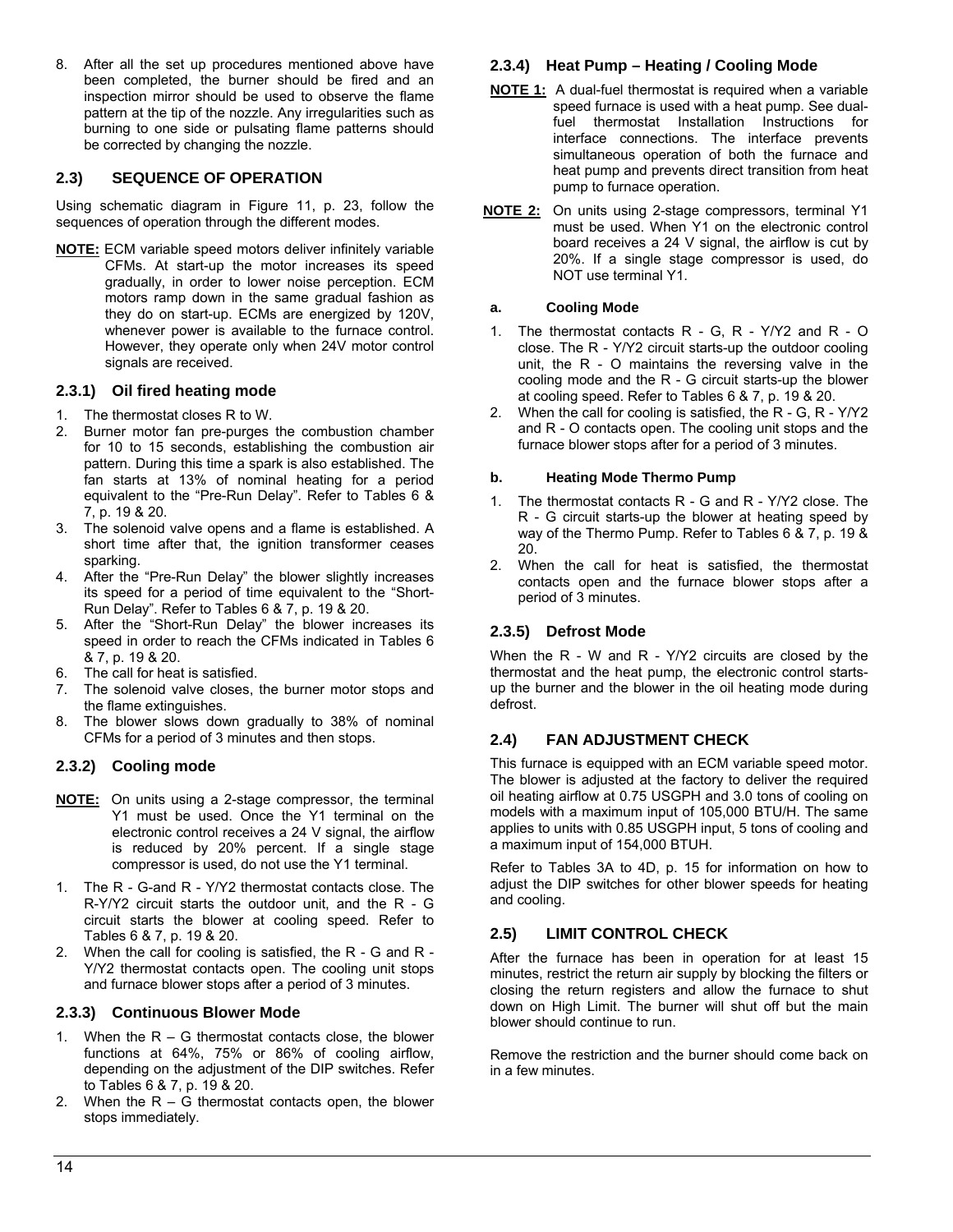#### **2.6) BVSO PERFORMANCE TEST**

The purpose of the following test is to check that the electrical outlet on the furnace, designated to the BVSO, is functional.

- 1. Start up the burner;<br>2. Remove the three-
- Remove the three-pole plug from the BVSO outlet on the furnace;
- 3. The burner must shut-off immediately, while the blower continues to run to the end of the cool-down cycle.

If the test is not in line with the above, call a QUALIFIED SERVICE TECHNICIAN.

#### **TABLE 3**

#### **DIP SWITCH ADJUSTMENT CHART for INPUT of 0.50 to 0.75 USGPH**

| <b>TABLE 3A</b>             |            |      | OIL HEATING MODE | <b>TABLE 3B</b> |             |                            |              | <b>TABLE 3C</b>             |              |                          | <b>CFM ADJUSTMENT in all MODES</b> |                     | <b>TABLE 3D</b>            |                        |            | <b>HEAT PUMP and COOLING MODE</b> |
|-----------------------------|------------|------|------------------|-----------------|-------------|----------------------------|--------------|-----------------------------|--------------|--------------------------|------------------------------------|---------------------|----------------------------|------------------------|------------|-----------------------------------|
|                             | SW1 - HEAT |      |                  |                 | SW4 - DELAY |                            |              |                             | SW3 - ADJUST |                          | <b>HEATING CFM*</b>                | <b>COOLING CFM*</b> |                            | SW <sub>2</sub> - COOL |            |                                   |
| <b>IDIP SWITCH POSITION</b> |            |      | <b>INPUT</b>     |                 |             | <b>DIP SWITCH POSITION</b> | <b>INPUT</b> | <b>IDIP SWITCH POSITION</b> |              |                          | % Increase                         | % Increase          | <b>DIP SWITCH POSITION</b> |                        |            | A / C Size                        |
|                             |            | POS. | <b>USGPH</b>     |                 |             | POS                        | <b>USGPH</b> |                             |              | POS.                     | or Decrease                        | or Decrease         |                            |                        | <b>POS</b> | (ton)                             |
| OFF                         | OFF        |      | 0.75             | OFF.            | OFF         | $\overline{A}$             | 0.75         | OFF                         | OFF          | А                        | $0\%$                              | 0%                  | OFF                        | OFF.                   |            | 3,0                               |
| ON                          | OFF        |      | 0,65             | ΟN              | OFF         | в                          | 0,65         | ΟN                          | OFF          | в                        | $+10%$                             | $+10%$              | <b>ON</b>                  | OFF                    |            | 2,5                               |
| OFF                         | ON         |      | 0.50             | OFF             | ON          |                            | 0.50         | <b>OFF</b>                  | ON           | $\sim$<br>◡              | $-10%$                             | $-10%$              | OFF                        | OΝ                     |            | 2,0                               |
| ON                          | ON         |      | ALL              | OΝ              | ON          |                            | ALL          | ON<br>$\sim$                | OΝ<br>_ _    | $\overline{\phantom{a}}$ | N / A                              | 0%                  | ON                         | OΝ                     |            | 1,5                               |

\*Refer to Table 6, p. 19

#### **TABLE 4**

#### **DIP SWITCH ADJUSTMENT CHART for INPUT of 0.85 to 1.10 USGPH**

|                              |            |                | OIL HEATING MODE |                 |                              |     |              |                              |              |                         | <b>CFM ADJUSTMENT in all MODES</b> |                                  |                             |                        |            | <b>HEAT PUMP and COOLING MODE</b> |
|------------------------------|------------|----------------|------------------|-----------------|------------------------------|-----|--------------|------------------------------|--------------|-------------------------|------------------------------------|----------------------------------|-----------------------------|------------------------|------------|-----------------------------------|
| TABLE 4A                     |            |                |                  | <b>TABLE 4B</b> |                              |     |              | <b>TABLE 4C</b>              |              |                         |                                    |                                  | <b>TABLE 4D</b>             |                        |            |                                   |
|                              | SW1 - HEAT |                |                  |                 | SW4 - DELAY                  |     |              |                              | SW3 - ADJUST |                         |                                    | <b>HEATING CFM* COOLING CFM*</b> |                             | SW <sub>2</sub> - COOL |            |                                   |
| <b>I DIP SWITCH POSITION</b> |            |                | <b>INPUT</b>     |                 | <b>I DIP SWITCH POSITION</b> |     | <b>INPUT</b> | <b>I DIP SWITCH POSITION</b> |              |                         | % Increase                         | % Increase                       | <b>IDIP SWITCH POSITION</b> |                        |            | A / C Size                        |
|                              |            | POS            | <b>IUSGPH</b>    |                 |                              | POS | <b>USGPH</b> |                              |              | POS.                    | or Decrease                        | or Decrease                      |                             |                        | <b>POS</b> | (ton)                             |
| <b>OFF</b>                   | OFF        | $\overline{A}$ | 0.85             | <b>IOFF</b>     | <b>OFF</b>                   |     | 0.85         | OFF                          | <b>OFF</b>   | $\overline{\mathsf{A}}$ | $0\%$                              | 0%                               | OFF                         | <b>OFF</b>             | А          | 5,0                               |
| ON                           | OFF        |                | .00              | <b>ION</b>      | OFF                          |     | .00          | ΟN                           | <b>OFF</b>   | B                       | $+10%$                             | $+10%$                           | ON                          | OFF                    | в          | 4,0                               |
| OFF                          | ΟN         |                | .10              | <b>IOFF</b>     | ON                           |     | .10          | OFF                          | ON           |                         | -10%                               | -10%                             | OFF                         | ON                     |            | 3,5                               |
| ΟN                           | ΟN         |                | ALL              | <b>ION</b>      | ON                           |     | ALL          | OΝ                           | ON           | υ                       | N/A                                | 0%                               | ON                          | ON                     |            | 3,0                               |

\*Refer to Table 7, p.20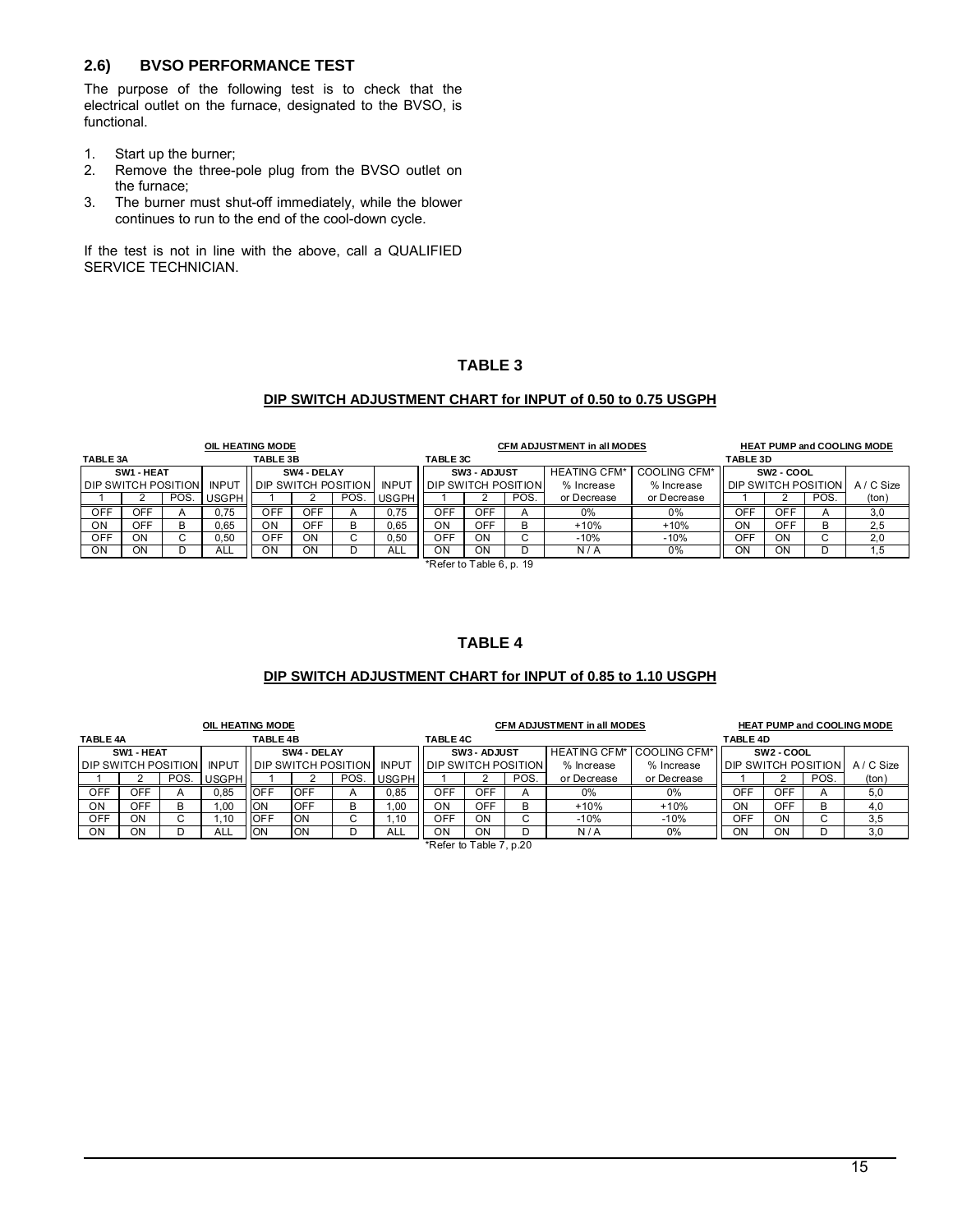## PART 3 **MAINTENANCE**

This furnace should never be operated without an air filter. Disposable filters should be replaced at least once a year. If the furnace is equipped to provide cooling as well, filters should be replaced a minimum of twice a year.

#### Ŵ WARNING

Before performing any service functions, make sure that all utilities are turned "OFF" upstream from the appliance, unless operations specifically require the power to be on. Failure to comply with this warning will cause a fire hazard and/or bodily harm.

For optimal performance, the oil burner nozzle should be replaced at least once a year. Contact a qualified service technician for the installation.

The procedure for nozzle installation and/or replacement is outlined in the oil burner Instruction Manual that was supplied with the furnace.

After replacement of the nozzle, the burner should be adjusted in accordance with the "COMBUSTION CHECK" outlined in Section 2.2 of this manual.

#### **3.1) HEAT EXCHANGER CLEANING**

Ordinarily, it is not necessary to clean the heat exchanger or flue pipe every year, but it is advisable to have a qualified service technician check the unit before each heating season to determine whether cleaning or replacement of parts is necessary.

If cleaning is necessary, the following steps should be taken:

- 1. Turn "OFF" all utilities upstream from the furnace;
- 2. Disconnect the flue pipe;
- 3. Remove the radiator baffle;
- 4. Disconnect the oil line and remove the oil burner from the furnace;
- 5. Open the two cleanout doors located in the upper part of the front panel of the furnace;
- 6. Clean the secondary tubes and the primary cylinder with a stiff brush and a vacuum cleaner;
- 7. Before reassembly, the heat exchanger and combustion chamber should be inspected to determine if replacement is required;
- 8. After cleaning, replace the radiator baffle, flue collar plate, oil burner and close the two clean out access doors. Reconnect the flue pipe and oil line;
- 9. Readjust burner for proper operation.

#### **3.2) BLOWER REMOVAL**

To remove the blower from the furnace:

- 1. Turn "OFF" all utilities upstream from the furnace;
- 2. Remove the burner access door and blower door;
- 3. Remove the blower retaining screw (on the blower partition panel);
- 4. Remove the control box cover and disconnect the thermostat and power wires from the board;
- 5. Slide the blower on the rails toward the front of the unit;
- 6. Reverse the above steps to reinstall the blower. Refer to the wiring diagram Figure 11, p. 23 in this manual, or the diagram located on the inside of the blower door to properly rewire the unit.

#### **CAUTION**

Be sure that the blower is adequately supported when sliding it off the mounting rails, especially in the horizontal or counterflow positions, in order to prevent dropping it and injuring yourself or damaging the blower!

#### **3.3) BLOCKED VENT SHUT OFF (BVSO) CLEANING**

For continued safe operation, the Blocked Vent Shut-Off System (BVSO) is required to be inspected and maintained annually by a qualified agency.

- 1. Disconnect the power to the appliance;
- 2. Remove the two screws holding on the BVSO assembly cover;
- 3. Remove the cover;
- 4. Remove the two screws holding the thermal switch to the assembly base;
- 5. Without removing the electrical wires, remove the thermal switch and remove any build-up from the thermal switch surface;

#### **CAUTION**

Do not dent or scratch the surface of the thermal switch. If the thermal switch is damaged, replacement is required.

- 6. Clear and remove any build-up or obstruction inside the heat transfer tube;
- 7. Re-mount the thermal switch to the assembly base;
- 8. Re-attach the assembly cover with the screws removed in step 2;
- 9. Re-establish power to the appliance.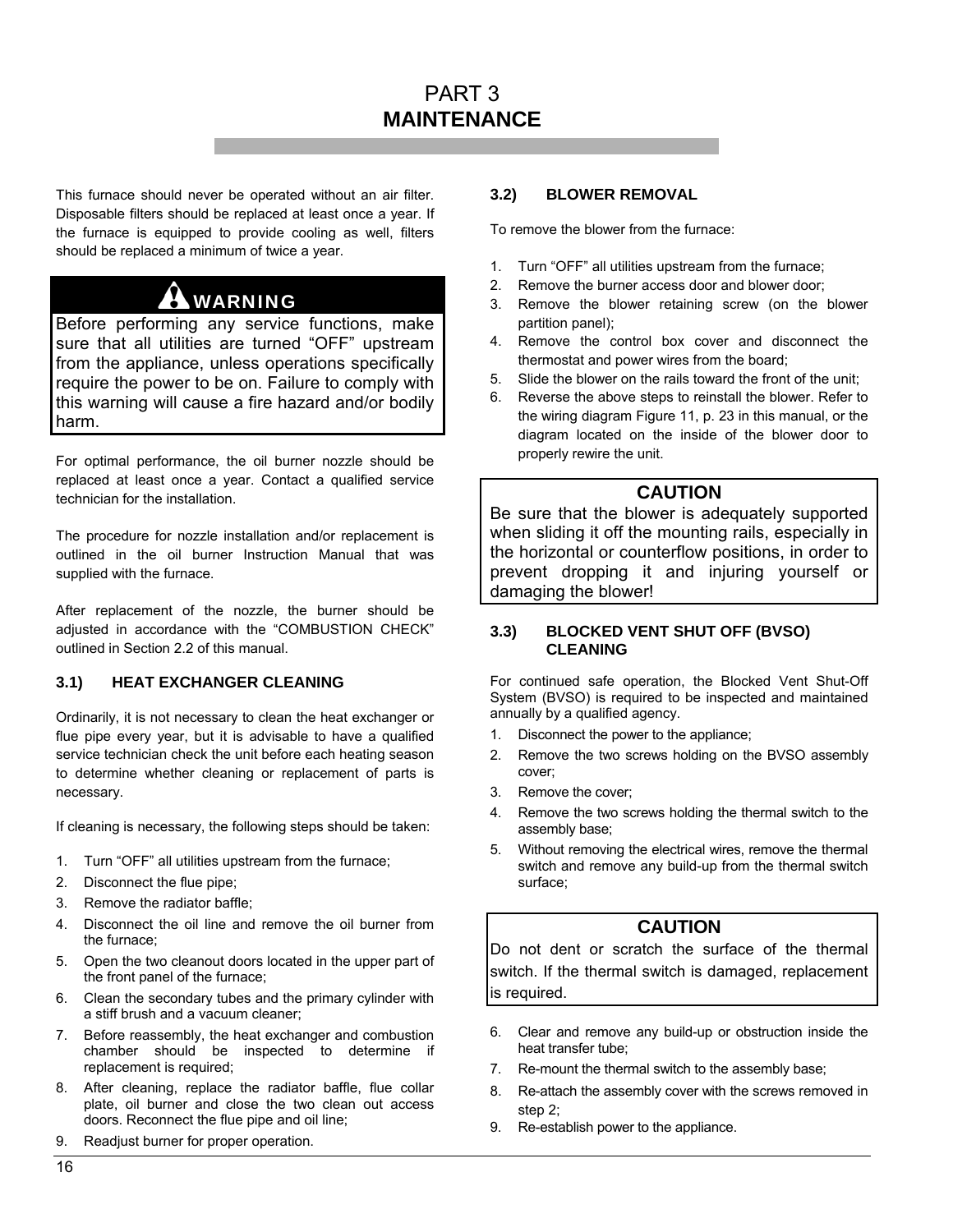## PART 4 **INFORMATION**

| Model:                       |                 | Serial number:                                                                                                       |             |
|------------------------------|-----------------|----------------------------------------------------------------------------------------------------------------------|-------------|
| Furnace installation date:   |                 |                                                                                                                      |             |
| Service telephone - Day:     |                 | Night:                                                                                                               |             |
| Dealer name and address:     |                 |                                                                                                                      |             |
|                              |                 |                                                                                                                      |             |
|                              |                 |                                                                                                                      |             |
|                              |                 |                                                                                                                      |             |
| <b>START-UP TEST RESULTS</b> |                 |                                                                                                                      |             |
| Nozzle:                      |                 | Pressure:                                                                                                            | lb/psi      |
| Burner adjustments:          | Primary air     |                                                                                                                      |             |
|                              | Fine air        |                                                                                                                      |             |
|                              | Drawer Assembly |                                                                                                                      |             |
| $CO2$ :                      | % Smoke scale:  | <u> 1980 - Johann Barn, mars ann an t-Amhain Aonaich an t-Aonaich an t-Aonaich ann an t-Aonaich ann an t-Aonaich</u> | (Bacharach) |
| Gross stack temperature:     |                 |                                                                                                                      | $\circ$ F   |
| Ambient temperature:         |                 |                                                                                                                      | $\circ$ F   |
| Chimney draft:               |                 |                                                                                                                      | "W.C.       |
| Overfire draft:              |                 |                                                                                                                      | "W.C.       |
| Tests performed by:          |                 |                                                                                                                      |             |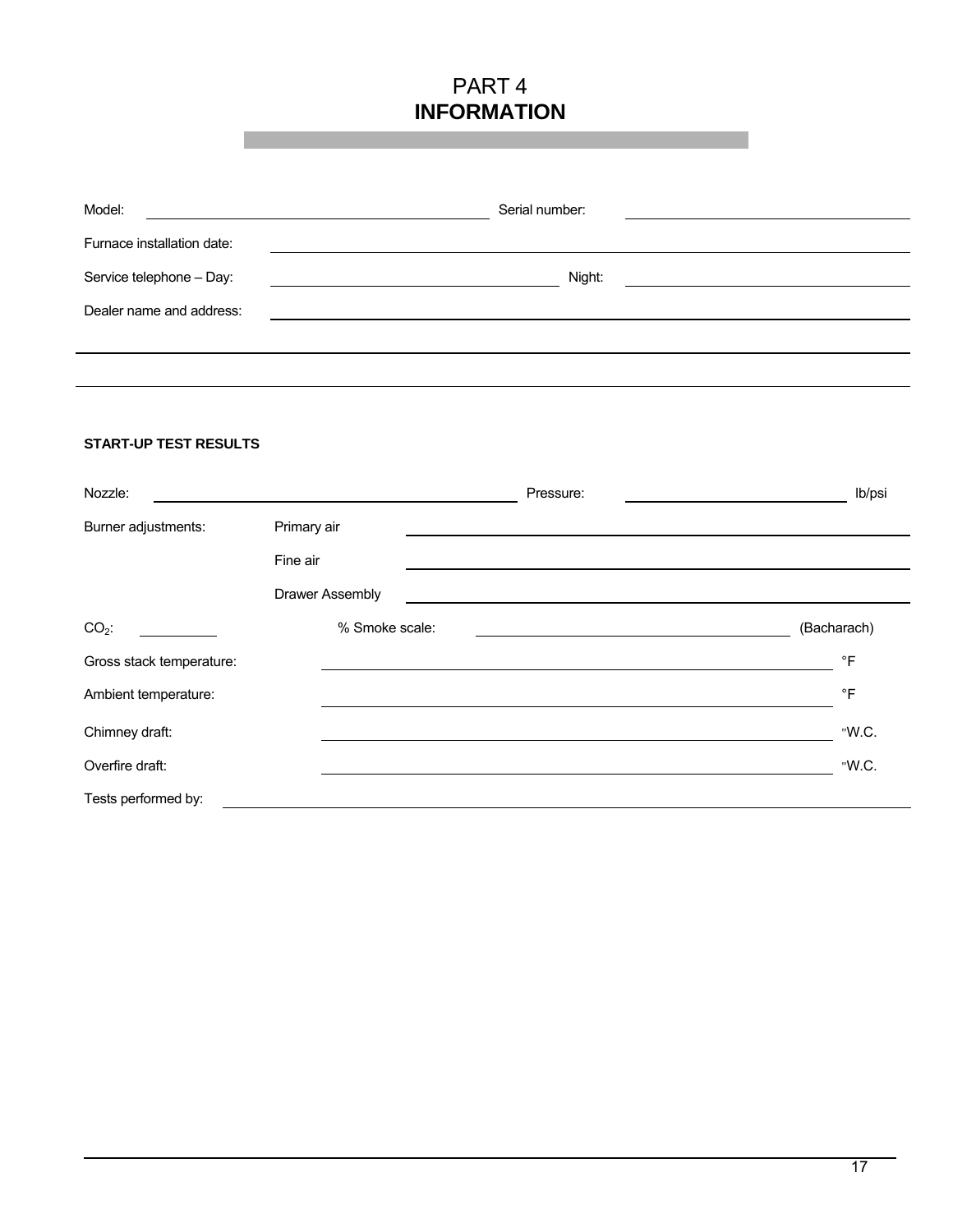| RL<br>-<br>АD |  |
|---------------|--|
|---------------|--|

#### **Technical Specifications**

| Model: AMP, LBM & NOMV                                        |              | 105 / 106               |         | 120 / 156    |                       |              |  |
|---------------------------------------------------------------|--------------|-------------------------|---------|--------------|-----------------------|--------------|--|
| <b>RATING AND PERFORM ANCE</b>                                |              |                         |         |              |                       |              |  |
| Firing rate (USGPH)*                                          | 0.5          | 0.65                    | 0.75    | 0.85         | 1.00                  | 1.10         |  |
| Input (BTU/h)*                                                | 70 000       | 91 000                  | 105 000 | 119 000      | 140 000               | 154 000      |  |
| Heating capacity (BTU/h)*                                     | 57 000       | 74 000                  | 85 000  | 97 000       | 115 000               | 126 000      |  |
| Heating temperature rise*                                     |              | 30 - 47°C (55 - 85°F)   |         |              | 30 - 47°C (55 - 85°F) |              |  |
| Flue draft with chimney (inch of w.c.)                        |              | -0.06" to -0.025"       |         |              | -0.06" to -0.025"     |              |  |
| Overfire pressure with chimney (inch of w.c.)                 |              | max +0.025"             |         |              | max +0.025"           |              |  |
| Flue pressure with direct vent (inch of w.c.)                 |              |                         |         |              | +0.10" to +0.25"      |              |  |
| Overfire pressure with direct vent (inch of w.c.)             |              |                         |         |              | +0.12" to +0.27"      |              |  |
| RIELLO BURNER; 40-F (chimney vent)                            |              | F3 head with VSBT       |         |              | F5 head with VSBT     |              |  |
| Burner tube insertion length                                  |              | 3 9/16"                 |         |              | 3 9/16"               |              |  |
| Nozzle (Delavan)                                              | $0.40 - 70A$ | $0.50 - 70W$ 0.65 - 70W |         | $0.75 - 70B$ | $0.85 - 70W$          | $1.00 - 70W$ |  |
| Pump pressure (PSIG)*                                         | 155          | 170                     | 135     | 130          | 140                   | 125          |  |
| Combustion air adjustment (turbulator/damper)                 | 0/3          | 0/3.5                   | 0/4     | 0/3          | 0/3.5                 | 0/4          |  |
| AFUE % (From CSA B212 standard and Canadian regulation)       | 82.9         | 82.4                    | 81.8    | ▲85.1        | 83.8                  | 83.0         |  |
| AFUE % max. (From ASHRAE 103 stadard and US regulation)       | 82.5         | 82.0                    | 82.0    | 83.0         | 82.5                  | 82.5         |  |
| <b>ELECTRICAL SYSTEM</b>                                      |              |                         |         |              |                       |              |  |
| Volts - Hertz - Phase                                         |              | $115 - 60 - 1$          |         |              | $115 - 60 - 1$        |              |  |
| Rated current (Amps)                                          |              | 12.2                    |         | 15.7         |                       |              |  |
| Minimum ampacity for w ire sizing                             |              | 13.7                    |         | 18.1         |                       |              |  |
| Max. wire lenght (ft.)                                        |              | 26                      |         | 26           |                       |              |  |
| Max. fuse size (Amps)                                         |              | 15                      |         | 20           |                       |              |  |
| Control transformer                                           |              | 40 VA                   |         | 40 VA        |                       |              |  |
| External control pow er available<br>Heating                  |              | 40 VA                   |         | 40 VA        |                       |              |  |
| Cooling                                                       |              | 30 VA                   |         | 30 VA        |                       |              |  |
| <b>BLOWER DATA**</b>                                          |              |                         |         |              |                       |              |  |
| Motor (HP)                                                    |              | 1/2 HP ECM              |         |              | 1.0 HP ECM            |              |  |
| Blow er w heel size (in.)                                     |              | 10 X 10                 |         | 12 X 10      |                       |              |  |
| Filter quantity and size                                      |              | $(1x)$ 16 $X$ 24        |         |              | $(1x)$ 20 $X$ 30      |              |  |
| <b>GENERAL INFORMATION</b>                                    |              |                         |         |              |                       |              |  |
| Overall dimensions (width x depth x height)                   |              | 20" x 35" x 48%"        |         |              | 20" x 391/2" x 53"    |              |  |
| Supply air opening (width x depth)                            |              | 18.625" x 20"           |         | 19" x 24"    |                       |              |  |
| Return air opening (depth x height, with factory filter rack) | 15" x 23"    |                         |         | 17" x 29"    |                       |              |  |
| Filter size                                                   |              | 16" x 24"               |         | 20" x 30"    |                       |              |  |
| Shipping w eight                                              |              | 100 kg / 221 lbs        |         |              | 122 kg / 270 lbs      |              |  |
| Air conditioning, maximum output (tons) at 0.5 SP             |              | 3 tons                  |         | 5 tons       |                       |              |  |

\* INPUT & OUTPUT ADJUSTMENT (see information below) ▲ =

Pump pressure can be increased up to 180 PSIG (200 PSIG with Beckett burner at 1.10 USGPH) Adjust flue gas temperature between 400°F and 575°F.

Adjust fan speed for air temperature rise of 55°F to 85°F.



\*\* Dip switches on the electronic board must be adjusted according to heat input and cooling capacity. Refer to air flow tables of the instruction manual.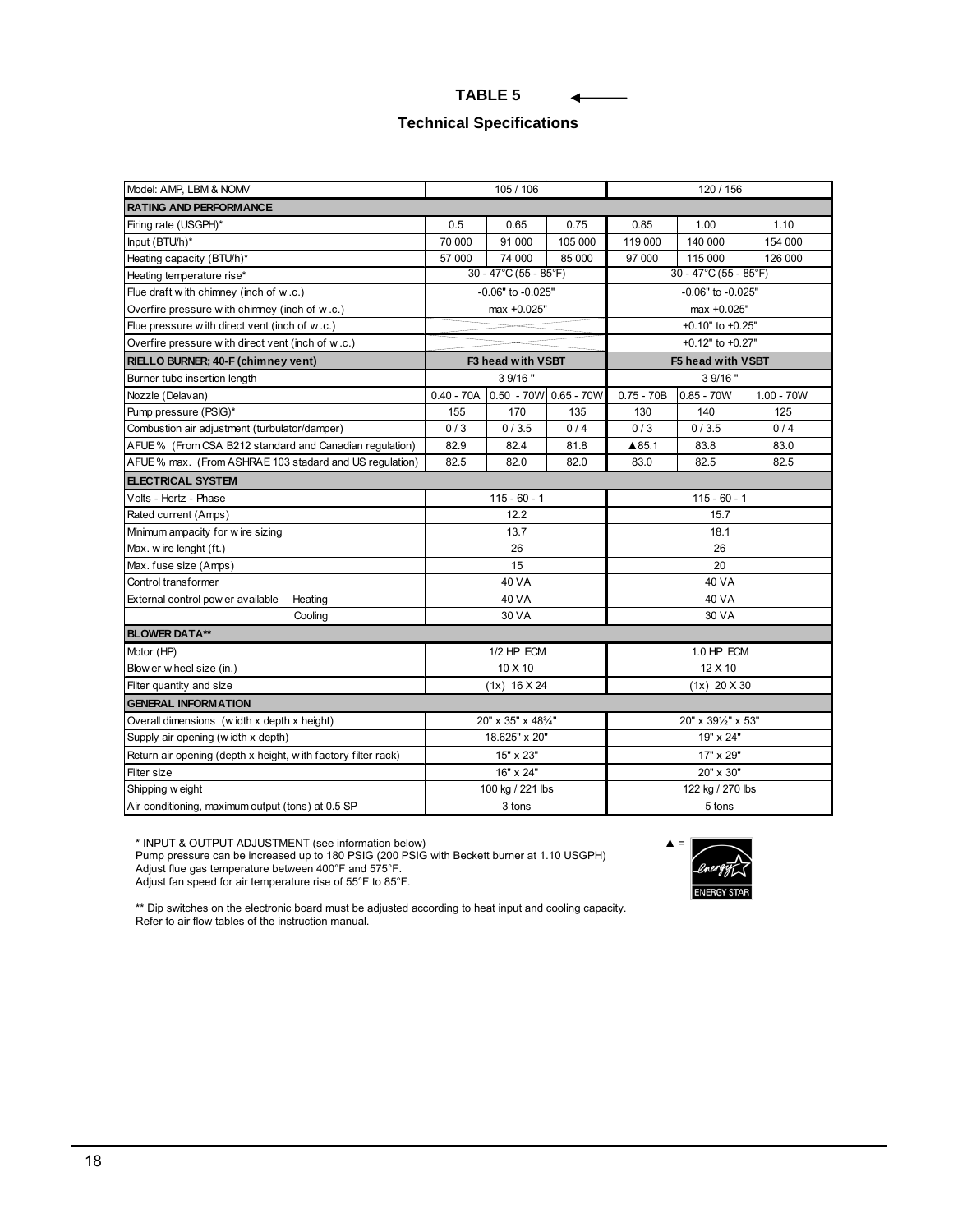#### **TABLE 6**  $\leftarrow$ **Air Flow Data, Models 105 / 106**

| <b>OIL HEATING MODE</b><br>24 VAC input (R) on W only |                              |                                           |                                           |                                           |  |  |  |  |  |  |
|-------------------------------------------------------|------------------------------|-------------------------------------------|-------------------------------------------|-------------------------------------------|--|--|--|--|--|--|
| SW1-HEAT<br>DIP switch position                       | <b>HEAT INPUT</b><br>(USGPH) | CFM with SW3-ADJ<br>DIP switch position A | CFM with SW3-ADJ<br>DIP switch position B | CFM with SW3-ADJ<br>DIP switch position C |  |  |  |  |  |  |
| A (1=OFF, 2=OFF)                                      | 0,75                         | 1260                                      | 1385                                      | 1135                                      |  |  |  |  |  |  |
| $B(1=ON, 2=OFF)$                                      | 0.65                         | 1050                                      | 1155                                      | 945                                       |  |  |  |  |  |  |
| $C(1=OFF, 2=ON)$                                      | 0.50                         | 850                                       | 935                                       | 765                                       |  |  |  |  |  |  |
| $D$ (1=ON, 2=ON)                                      |                              |                                           | Same value as DIP switch position A       |                                           |  |  |  |  |  |  |

| <b>CONTINUOUS FAN</b><br>24 VAC input (R) on G only                                                                                                                                                      |     |     |     |     |  |  |  |  |  |
|----------------------------------------------------------------------------------------------------------------------------------------------------------------------------------------------------------|-----|-----|-----|-----|--|--|--|--|--|
| SW <sub>2</sub> -COOL<br>A/C size<br>CFM with SW3-ADJ<br>CFM with SW3-ADJ<br>CFM with SW3-ADJ<br>DIP switch position A<br>DIP switch position B<br>DIP switch position C<br>DIP switch position<br>(TON) |     |     |     |     |  |  |  |  |  |
| A (1=OFF, 2=OFF)                                                                                                                                                                                         | 3,0 | 900 | 990 | 810 |  |  |  |  |  |
| $B(1=ON, 2=OFF)$                                                                                                                                                                                         | 2,5 | 750 | 830 | 675 |  |  |  |  |  |
| $C(1=OFF, 2=ON)$                                                                                                                                                                                         | 2.0 | 600 | 660 | 540 |  |  |  |  |  |
| $D$ (1=ON, 2=ON)                                                                                                                                                                                         | 1.5 | 450 | 495 | 405 |  |  |  |  |  |

| <b>COOLING OR HEAT PUMP HEATING MODE - SINGLE SPEED OR 2-SPEED HIGH</b><br>24 VAC input (R) to G, Y/Y2 and O (for cooling)                                                                               |     |      |      |      |  |  |  |  |  |
|----------------------------------------------------------------------------------------------------------------------------------------------------------------------------------------------------------|-----|------|------|------|--|--|--|--|--|
| SW <sub>2</sub> -COOL<br>CFM with SW3-ADJ<br>A/C size<br>CFM with SW3-ADJ<br>CFM with SW3-ADJ<br>DIP switch position B<br>DIP switch position C<br>DIP switch position A<br>DIP switch position<br>(TON) |     |      |      |      |  |  |  |  |  |
| A (1=OFF, 2=OFF)                                                                                                                                                                                         | 3.0 | 1200 | 1320 | 1080 |  |  |  |  |  |
| $B(1=ON, 2=OFF)$                                                                                                                                                                                         | 2.5 | 1000 | 1100 | 900  |  |  |  |  |  |
| $C(1=OFF, 2=ON)$                                                                                                                                                                                         | 2.0 | 800  | 880  | 720  |  |  |  |  |  |
| $D$ (1=ON, 2=ON)                                                                                                                                                                                         | 1.5 | 600  | 660  | 540  |  |  |  |  |  |

Note: In Cooling - Dehumidification mode, with no 24 VAC input to DH, the CFM are reduced by 15%.

| <b>COOLING MODE OR HEAT PUMP HEATING MODE - 2-SPEED LOW</b><br>24 VAC input (R) to G, Y1 and O (for cooling)                                                                                             |                          |                                                                                                   |      |     |  |  |  |  |  |
|----------------------------------------------------------------------------------------------------------------------------------------------------------------------------------------------------------|--------------------------|---------------------------------------------------------------------------------------------------|------|-----|--|--|--|--|--|
| SW <sub>2</sub> -COOL<br>CFM with SW3-ADJ<br>A/C size<br>CFM with SW3-ADJ<br>CFM with SW3-ADJ<br>DIP switch position B<br>DIP switch position<br>DIP switch position A<br>DIP switch position C<br>(TON) |                          |                                                                                                   |      |     |  |  |  |  |  |
| A (1=OFF, 2=OFF)                                                                                                                                                                                         | 3.0                      | 960                                                                                               | 1055 | 865 |  |  |  |  |  |
| $B(1=ON, 2=OFF)$                                                                                                                                                                                         | 2,5                      | 800                                                                                               | 880  | 720 |  |  |  |  |  |
| $C(1=OFF, 2=ON)$                                                                                                                                                                                         | 705<br>575<br>640<br>2.0 |                                                                                                   |      |     |  |  |  |  |  |
| 480<br>$D(1=ON, 2=ON)$<br>1.5<br>530<br>430                                                                                                                                                              |                          |                                                                                                   |      |     |  |  |  |  |  |
|                                                                                                                                                                                                          |                          | Note: In Cooling - Dehumidification mode, with no 24 VAC input to DH, the CFM are reduced by 15%. |      |     |  |  |  |  |  |

#### **DELAY PROFILE FOR OIL HEATING MODE**

| SW4-DEALY<br>DIP switch position                                                                                               | <b>HEAT INPUT</b><br>(USGPH) | PreRun On-Delay<br>CFM Level - Time | ShortRun On-Delay<br>CFM Level - Time | Off-Delay<br>CFM Level - Time |  |  |
|--------------------------------------------------------------------------------------------------------------------------------|------------------------------|-------------------------------------|---------------------------------------|-------------------------------|--|--|
| A (1=OFF, 2=OFF)                                                                                                               | 0.75                         | 13% - 45 sec.                       | 19% - 30 sec                          | 38% - 3 min.                  |  |  |
| $B(1=ON, 2=OFF)$                                                                                                               | 0.65                         | $13\% - 45$ sec.                    | $19% - 60$ sec                        | 38% - 3 min.                  |  |  |
| $C(1=OFF, 2=ON)$                                                                                                               | 0.50                         | $13\% - 60$ sec.                    | $13% - 60$ sec                        | 38% - 3 min.                  |  |  |
| $D$ (1=ON, 2=ON)                                                                                                               | All                          | $13\% - 30$ sec.                    | $100\% - 0$ sec                       | 100% - 2 min.                 |  |  |
| PrePup and ShortPup are the periods of time when the the blower starts at year low CEM to minimize the distributon of cool air |                              |                                     |                                       |                               |  |  |

in the system and then runs up to normal speed. PreRun and ShortRun are the periods of time when the the blower starts at very low CFM to minimize the distributon of cool air

Off Delay is the time required to cool down the heat exchanger with low CFM, to minimize cool draft in the air distribution system.

#### **DELAY PROFILE FOR COOLING OR HEAT PUMP HEATING MODE**

| No adjustment                                                                                                                                      |          | PreRun On-Delay  | ShortRun On-Delay | Off-Delav        |
|----------------------------------------------------------------------------------------------------------------------------------------------------|----------|------------------|-------------------|------------------|
| required                                                                                                                                           | A/C size | CFM Level - Time | CFM Level - Time  | CFM Level - Time |
|                                                                                                                                                    | All      | $13\% - 30$ sec. | 75% - 2.5 min.    | $50\% - 3$ min.  |
| I Dee Duis waal Okaat Duis waa dha waalaala affisaa ukaa dha dha khamaa afaan afuu milamu OEM ta aalima dha alimbii maa afaa alimbii maa kaa la la |          |                  |                   |                  |

in the system and then runs up to normal speed. PreRun and ShortRun are the periods of time when the the blower starts at very low CFM to minimize the distributon of cool air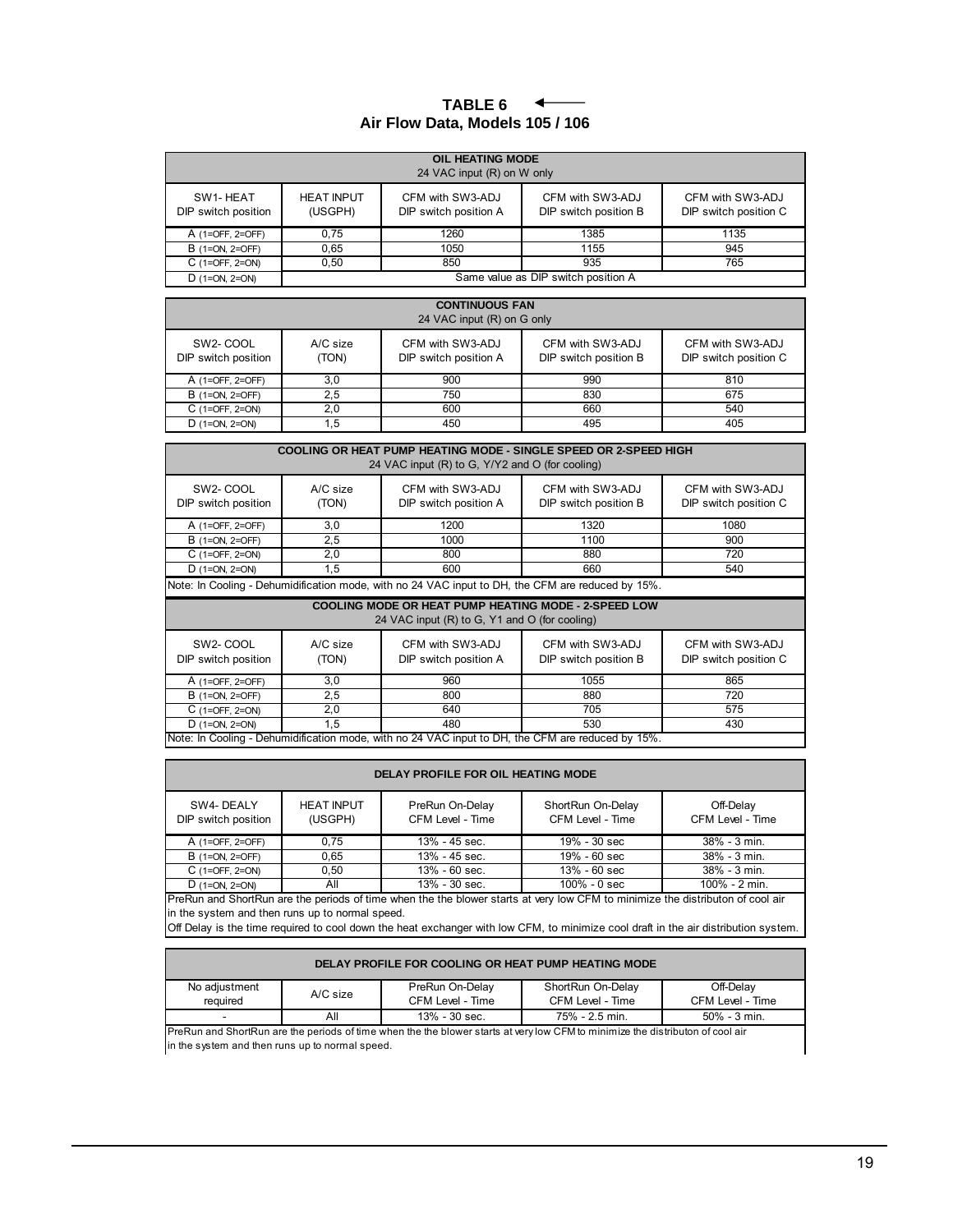#### **TABLE 7**  $\leftarrow$  $\overline{\phantom{0}}$ **Air Flow Data, Models 120 / 156**

| <b>OIL HEATING MODE</b><br>24 VAC input (R) on W only                                                                                                                                                                                                                                                                    |                              |                                                                                                     |                                           |                                           |
|--------------------------------------------------------------------------------------------------------------------------------------------------------------------------------------------------------------------------------------------------------------------------------------------------------------------------|------------------------------|-----------------------------------------------------------------------------------------------------|-------------------------------------------|-------------------------------------------|
| SW1-HEAT<br>DIP swith position                                                                                                                                                                                                                                                                                           | <b>HEAT INPUT</b><br>(USGPH) | CFM with SW3-ADJ<br>DIP switch position A                                                           | CFM with SW3-ADJ<br>DIP switch position B | CFM with SW3-ADJ<br>DIP switch position C |
| A (1=OFF, 2=OFF)                                                                                                                                                                                                                                                                                                         | 0,85                         | 1450                                                                                                | 1595                                      | 1305                                      |
| <b>B</b> (1=ON, 2=OFF)                                                                                                                                                                                                                                                                                                   | 1,00                         | 1700                                                                                                | 1870                                      | 1530                                      |
| C (1=OFF, 2=ON)                                                                                                                                                                                                                                                                                                          | 1,10                         | 1850                                                                                                | 2035                                      | 1665                                      |
| $D$ (1=ON, 2=ON)                                                                                                                                                                                                                                                                                                         |                              |                                                                                                     | Same value as DIP switch position A       |                                           |
|                                                                                                                                                                                                                                                                                                                          |                              | <b>CONTINUOUS FAM</b><br>24 VAC input (R) on G only                                                 |                                           |                                           |
| SW2-COOL<br>DIP switch<br>position                                                                                                                                                                                                                                                                                       | A/C size<br>(TON)            | CFM with SW3-ADJ<br>DIP switch position A                                                           | CFM with SW3-ADJ<br>DIP switch position B | CFM with SW3-ADJ<br>DIP switch position C |
| A (1=OFF, 2=OFF)                                                                                                                                                                                                                                                                                                         | 5,0                          | 1500                                                                                                | 1725                                      | 1275                                      |
| <b>B</b> (1=ON, 2=OFF)                                                                                                                                                                                                                                                                                                   | 4,0                          | 1200                                                                                                | 1380                                      | 1020                                      |
| $C$ (1=OFF, 2=ON)                                                                                                                                                                                                                                                                                                        | 3,5                          | 1050                                                                                                | 1205                                      | 890                                       |
| $D$ (1=ON, 2=ON)                                                                                                                                                                                                                                                                                                         | 3,0                          | 900                                                                                                 | 1035                                      | 765                                       |
|                                                                                                                                                                                                                                                                                                                          |                              | <b>COOLING OR HEAT PUMP HEATING MODE</b><br>24 VAC input (R) to G, Y/Y2 and O (for cooling)         |                                           |                                           |
| SW2-COOL<br>DIP switch<br>position                                                                                                                                                                                                                                                                                       | A/C size<br>(TON)            | CFM with SW3-ADJ<br>DIP switch position A                                                           | CFM with SW3-ADJ<br>DIP switch position B | CFM with SW3-ADJ<br>DIP switch position C |
| A (1=OFF, 2=OFF)                                                                                                                                                                                                                                                                                                         | 5,0                          | 2000                                                                                                | 2200                                      | 1800                                      |
| $B$ (1=ON, 2=OFF)                                                                                                                                                                                                                                                                                                        | 4,0                          | 1600                                                                                                | 1760                                      | 1440                                      |
| $C$ (1=OFF, 2=ON)                                                                                                                                                                                                                                                                                                        | 3,5                          | 1400                                                                                                | 1540                                      | 1260                                      |
| 3,0<br>1200<br>1320<br>1080<br>$D$ (1=ON, 2=ON)                                                                                                                                                                                                                                                                          |                              |                                                                                                     |                                           |                                           |
|                                                                                                                                                                                                                                                                                                                          |                              | In Cooling - Dehumidification mode with no 24 VAC input to DH, the CFMs are reduced by 15%.         |                                           |                                           |
|                                                                                                                                                                                                                                                                                                                          |                              | The CFMs shown are reduced by 20% if there is 24 VAC input to Y1 (Slow speed of 2-speed compressor) |                                           |                                           |
|                                                                                                                                                                                                                                                                                                                          |                              | <b>DELAY PROFILE FOR OIL HEATING MODE</b>                                                           |                                           |                                           |
| SW4-DELAY<br>DIP switch<br>position                                                                                                                                                                                                                                                                                      | <b>HEAT INPUT</b><br>(USGPH) | PreRun On-Delay<br><b>CFM Level - Time</b>                                                          | PreRun On-Delay<br>CFM Level - Time       | PreRun On-Delay<br>CFM Level - Time       |
| A (1=OFF, 2=OFF)                                                                                                                                                                                                                                                                                                         | 0,85                         | 13% - 45 sec.                                                                                       | 19% - 30 sec                              | 38% - 3 min.                              |
| <b>B</b> (1=ON, 2=OFF)                                                                                                                                                                                                                                                                                                   | 1,00                         | 13% - 45 sec.                                                                                       | 19% - 60 sec                              | 38% - 3 min.                              |
| $C$ (1=OFF, 2=ON)                                                                                                                                                                                                                                                                                                        | 1,10                         | 13% - 60 sec.                                                                                       | 13% - 60 sec                              | 38% - 3 min.                              |
| $D$ (1=ON, 2=ON)                                                                                                                                                                                                                                                                                                         | All                          | 13% - 30 sec.                                                                                       | 100% - 0 sec                              | 100% - 2 min.                             |
| PreRun and ShortRun are the periods of time when the blower starts at very low CFM to minimize the distribution<br>of cool air in the system and then runs up to normal speed.<br>Off Delay is the time required to cool down the heat exchanger with low CFMs to minimize cool draft in the<br>air distribution system. |                              |                                                                                                     |                                           |                                           |
| DELAY PROFILE FOR COOLING OR HEAT PUMP HEATING MODE                                                                                                                                                                                                                                                                      |                              |                                                                                                     |                                           |                                           |
| No adjustment<br>required                                                                                                                                                                                                                                                                                                | A/C size                     | PreRun On-Delay<br>CFM Level - Time                                                                 | PreRun On-Delay<br>CFM Level - Time       | PreRun On-Delay<br>CFM Level - Time       |
|                                                                                                                                                                                                                                                                                                                          | All                          | No delay                                                                                            | No delay                                  | 100% - 90 sec.                            |
| PreRun and ShortRun are the periods of time when the blower starts at very low CFM to minimize the distribution<br>of cool air in the system and then runs up to normal speed.<br>Off Delay is the time required to cool down the coil (heating mode) with low CFMs to minimize cool draft                               |                              |                                                                                                     |                                           |                                           |

in the air distribution system.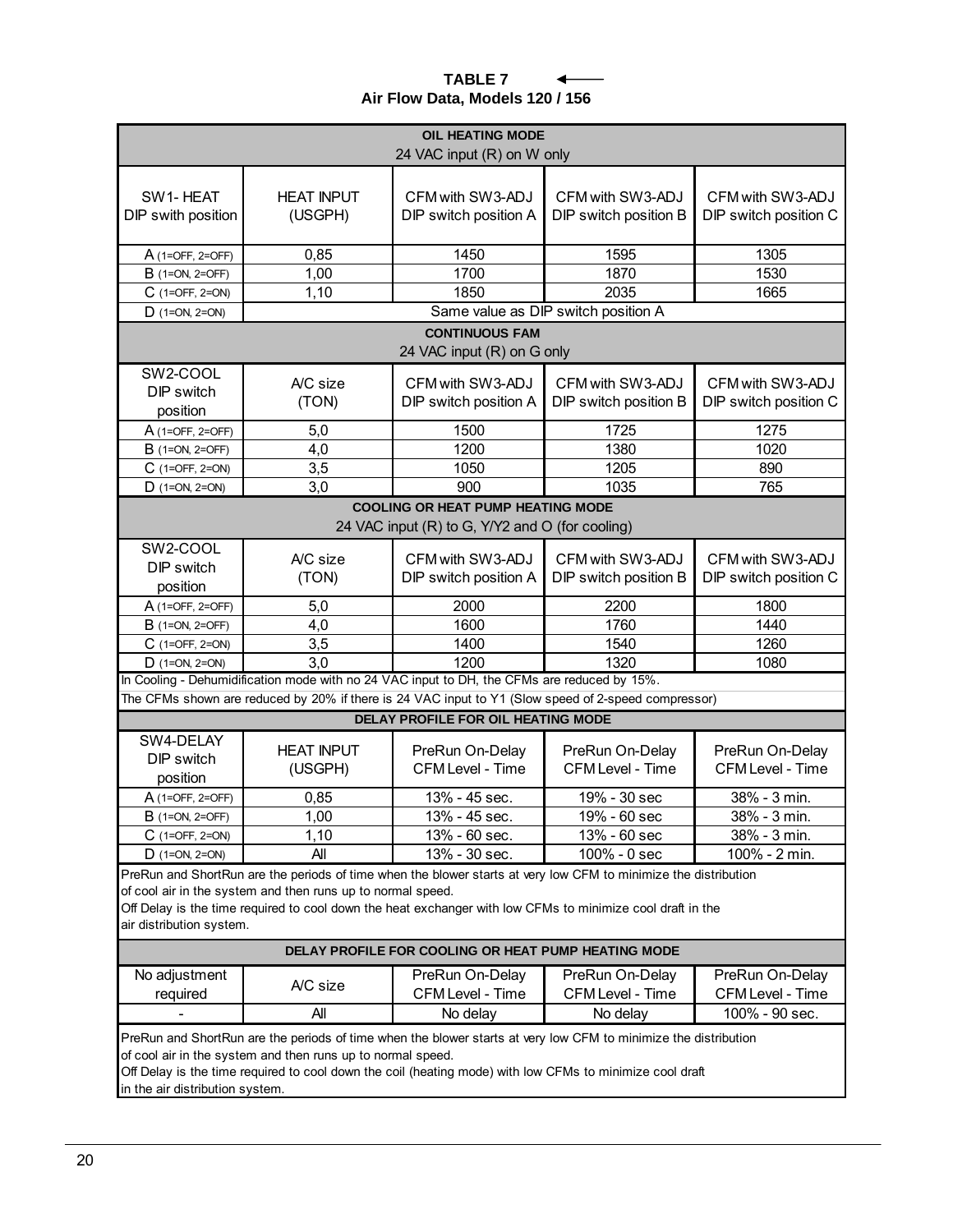#### **FIGURE 10.1 Model : AMP, LBM & NOMV (105 / 106)**



DNS-0139 Rev. D

**TABLE 8.1 Minimum clearances - combustible materials - Models: AMP, LBM & NOMV (105 / 106)**

| <b>LOCATION</b>  | <b>APPLICATION</b>                               | <b>UPFLOW</b>     | <b>DOWNFLOW</b>   | <b>HORIZONTAL</b>         |
|------------------|--------------------------------------------------|-------------------|-------------------|---------------------------|
| <b>SIDES</b>     | <b>FURNACE</b>                                   | Ø                 | $5.08$ cm $(2")$  | $\overline{5.08}$ cm (2") |
|                  | <b>ISUPPLY PLENUM WITHIN 6 ft. OF FURNACE</b>    | $2.54$ cm $(1")$  | $5.08$ cm $(2")$  | $2.54$ cm $(1")$          |
| <b>BACK</b>      | <b>FURNACE</b>                                   |                   | $2.54$ cm $(1")$  | Ø                         |
| <b>TOP</b>       | <b>FURNACE OR PLENUM</b>                         | $5.08$ cm $(2")$  | $5.08$ cm $(2")$  | $5.08$ cm $(2")$          |
|                  | HORIZONTAL WARM AIR DUCT WITHIN 6 ft. OF FURNACE | $5.08$ cm $(2")$  | $5.08$ cm $(2")$  | $7.62$ cm $(3")$          |
| <b>BOTTOM</b>    | FURNACE (COMBUSTIBLE FLOOR WITH SUB-BASE † )     |                   | $*$ $\alpha$      | ** Ø                      |
| <b>FLUE PIPE</b> | HORIZONTALLY OR BELOW FLUE PIPE                  | $10.16$ cm $(4")$ | $10.16$ cm $(4")$ | $10.16$ cm $(4")$         |
|                  | <b>VERTICALLY ABOVE FLUE PIPE</b>                | 22.86 cm (9")     | 22.86 cm (9")     | 22.86 cm (9")             |
| <b>FRONT</b>     | <b>FURNACE</b>                                   |                   | 20.32 cm (8")     | 60.96 cm (24")            |

† When used with floor base \*DFB-101 or \*\*HFB-101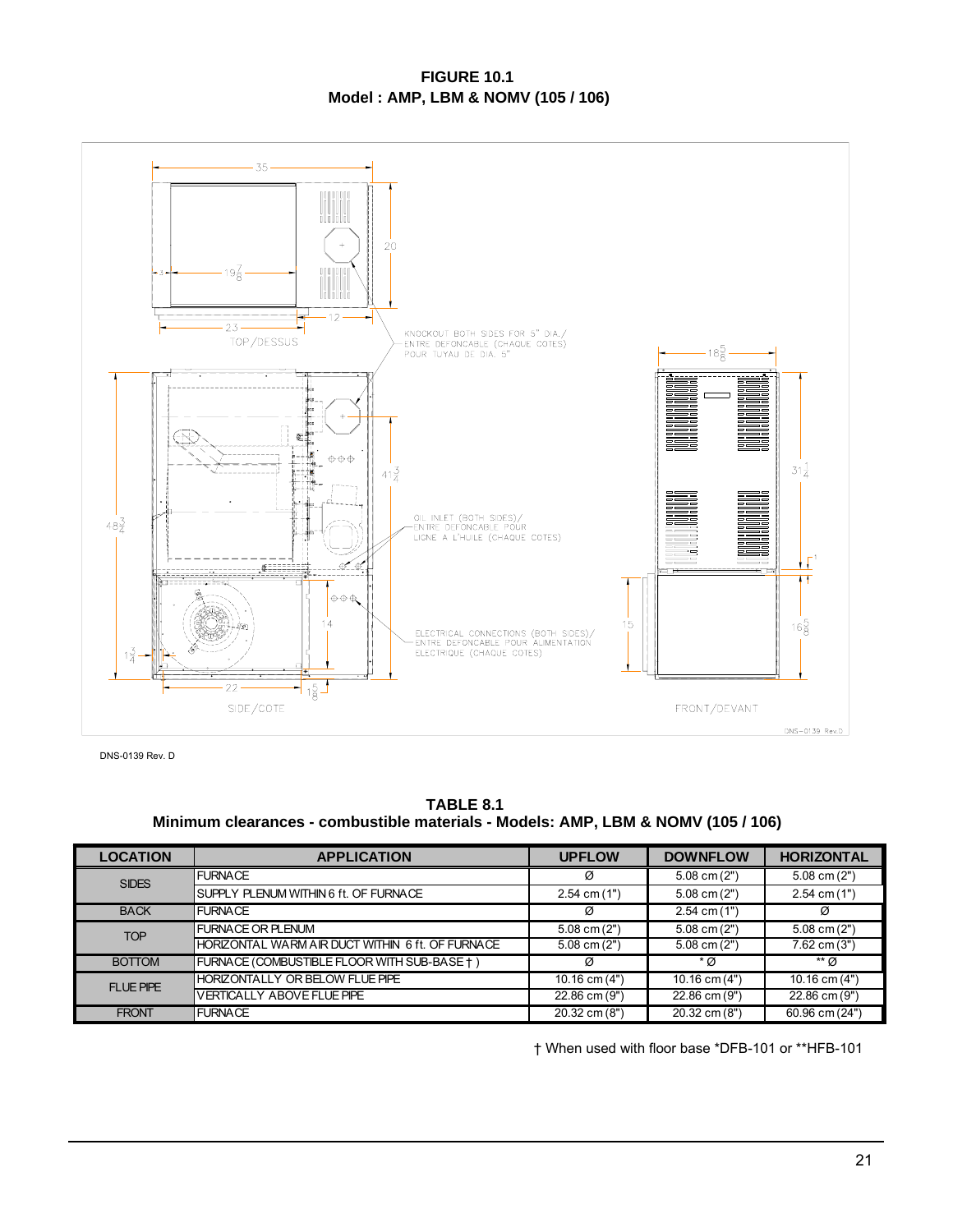**FIGURE 10.2**



DNS-0141 Rev.D

**TABLE 8.2 Minimum clearances - combustible materials - Models: AMP, LBM & NOMV (120 / 156)**

| <b>LOCATION</b>               | <b>APPLICATION</b>                               | <b>UPFLOW</b>     | <b>DOWNFLOW</b>   | <b>HORIZONTAL</b> |
|-------------------------------|--------------------------------------------------|-------------------|-------------------|-------------------|
| <b>SIDES</b>                  | <b>FURNACE</b>                                   | $2.54$ cm $(1")$  | $5.08$ cm $(2")$  | $5.08$ cm $(2")$  |
|                               | SUPPLY PLENUM WITHIN 6 ft. OF FURNACE            | $2.54$ cm $(1")$  | $5.08$ cm $(2")$  | $2.54$ cm $(1")$  |
| <b>FURNACE</b><br><b>BACK</b> |                                                  | Ø                 | $2.54$ cm $(1")$  | Ø                 |
| <b>TOP</b>                    | <b>FURNACE OR PLENUM</b>                         | $5.08$ cm $(2")$  | $5.08$ cm $(2")$  | $5.08$ cm $(2")$  |
|                               | HORIZONTAL WARM AIR DUCT WITHIN 6 ft. OF FURNACE | $5.08$ cm $(2")$  | $5.08$ cm $(2")$  | 7.62 cm (3")      |
| <b>BOTTOM</b>                 | FURNACE (COMBUSTIBLE FLOOR WITH SUB-BASE +)      |                   | $*$ Ø             | ** Ø              |
| <b>FLUE PIPE</b>              | HORIZONTALLY OR BELOW FLUE PIPE                  | $10.16$ cm $(4")$ | $10.16$ cm $(4")$ | $10.16$ cm $(4")$ |
|                               | <b>VERTICALLY ABOVE FLUE PIPE</b>                | 22.86 cm (9")     | 22.86 cm (9")     | 22.86 cm (9")     |
| <b>FRONT</b>                  | <b>FURNACE</b>                                   |                   | 20.32 cm (8")     | 60.96 cm (24")    |

† When used with floor base \*DFB-101 or \*\*HFB-101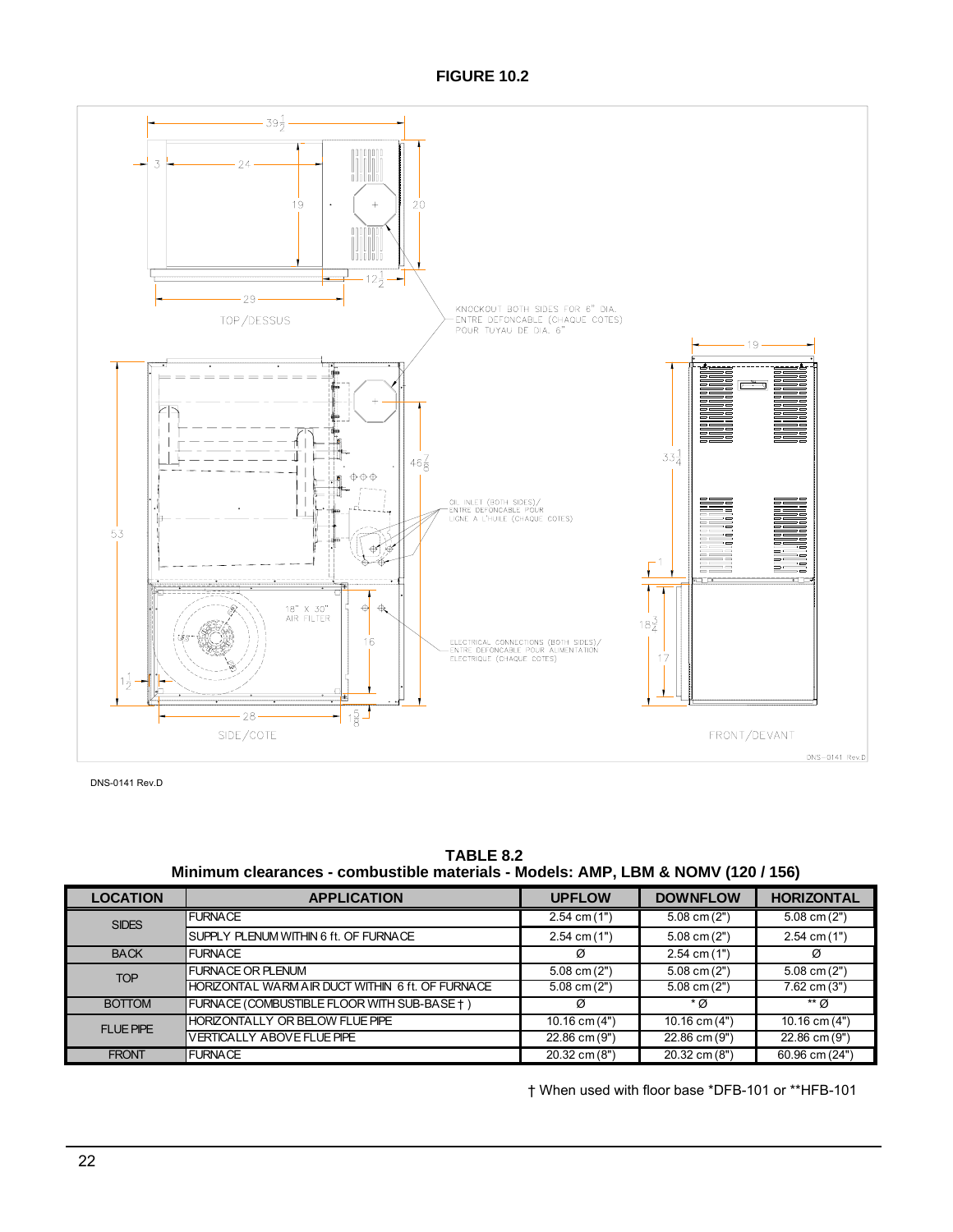

**FIGURE 11 Wiring diagram, AMP, LBM & NOMV – Variable speed motor / Riello burner**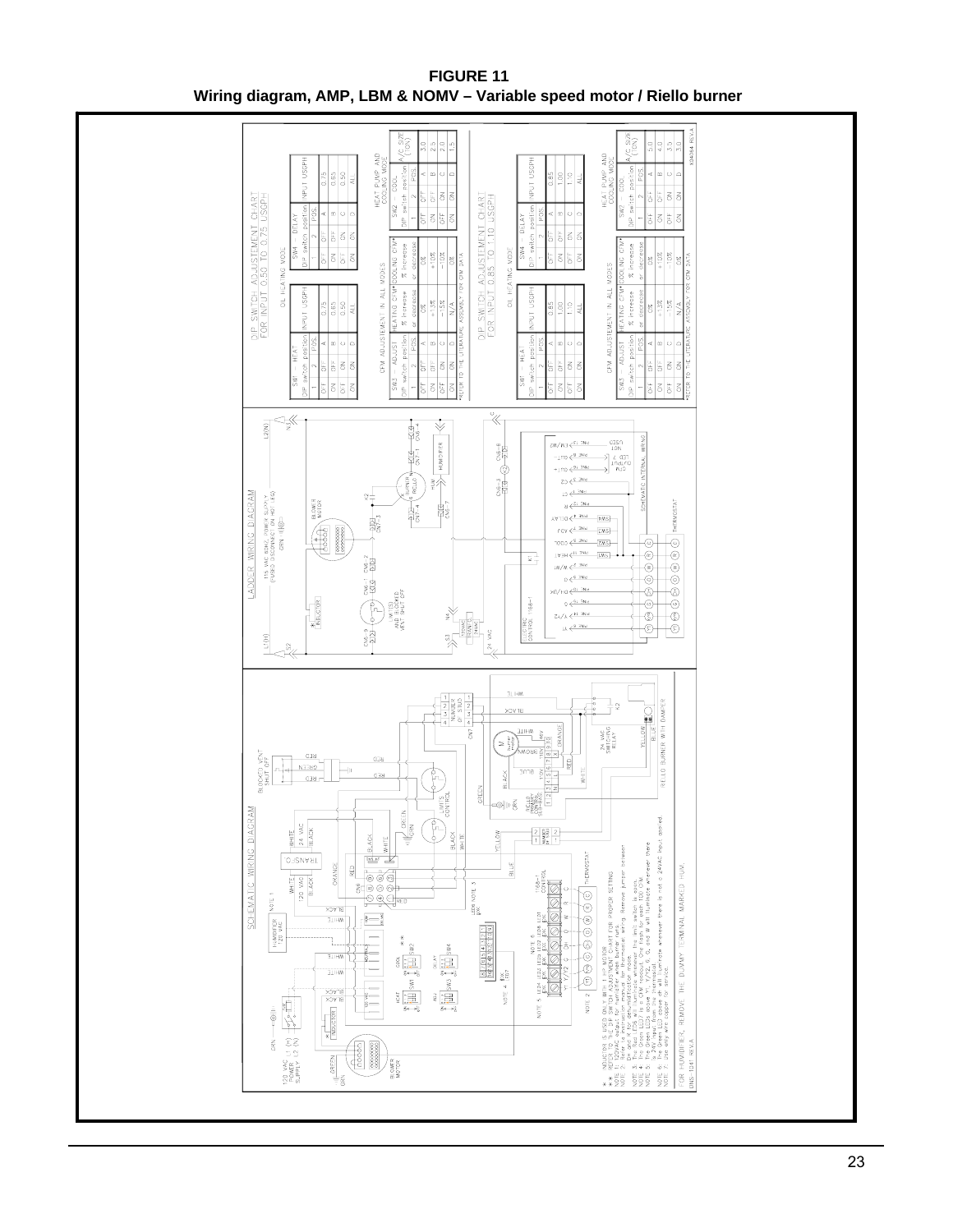**PARTS LIST Model : AMP, LBM & NOMV (105 / 106)**

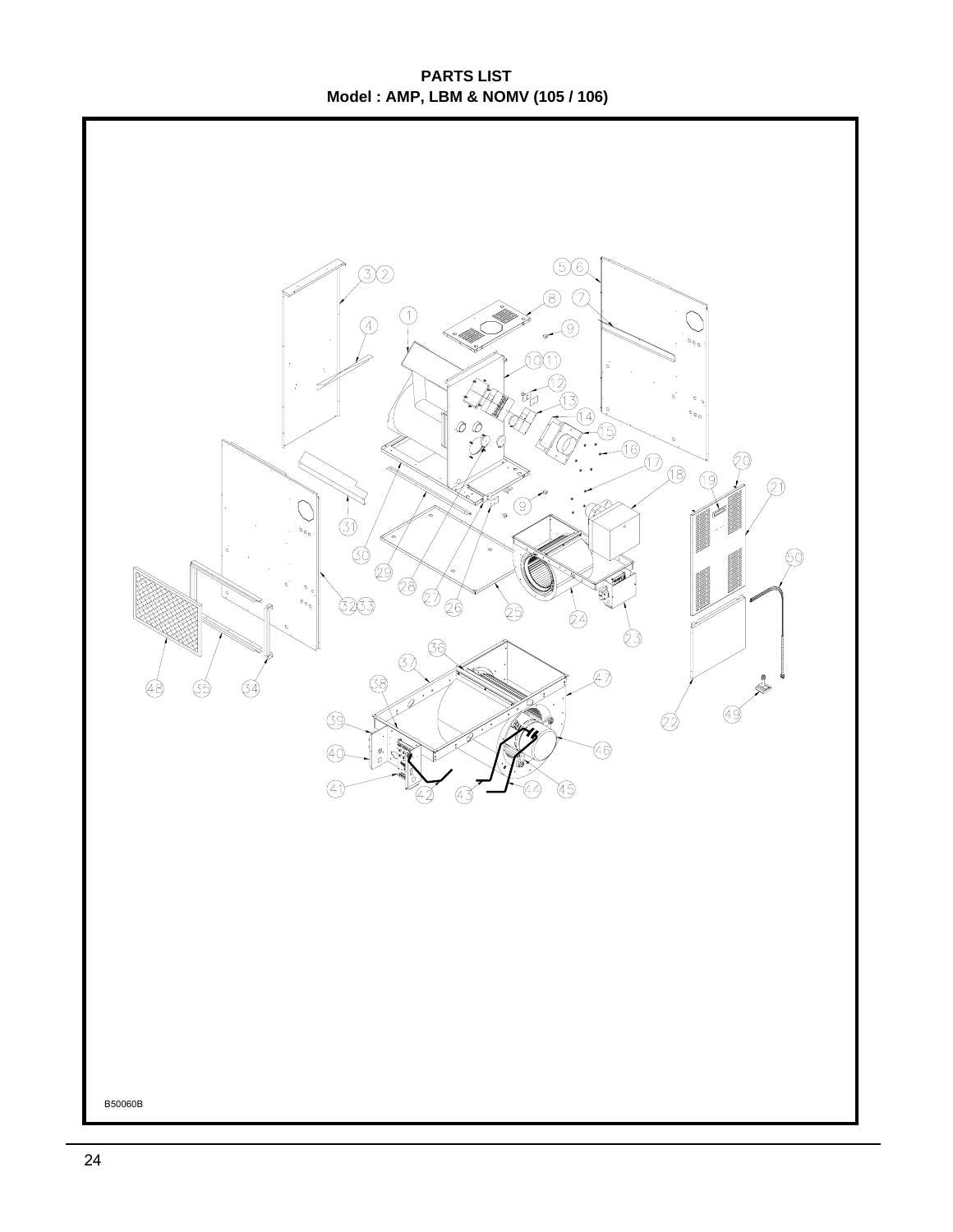#### **PARTS LIST Model : AMP, LBM & NOMV (105 / 106)**

| <b>ITEM</b>     | <b>DESCRIPTION</b>                  | <b>No DESSIN</b> | <b>COMMENTS</b>                       |
|-----------------|-------------------------------------|------------------|---------------------------------------|
| 1               | HEAT EXCHANGER ASSEMBLY             | B01667           | Baffle and gaskets not included       |
| $\overline{2}$  | REAR PANEL ASSEMBLY                 | B01728           | Includes panel, insulation and baffle |
| $\overline{3}$  | REAR PANEL INSULATION               | B01986           |                                       |
| $\overline{4}$  | <b>REAR BAFFLE</b>                  | B01898           |                                       |
| $\overline{5}$  | RIGHT SIDE PANEL ASSEMBLY           | B01885-01        | Includes panel, insulation and baffle |
| 6               | SIDE PANEL INSULATION               | B01645-01        |                                       |
| $\overline{7}$  | RIGHT LATERAL BAFFLE                | B01679-01        |                                       |
| $\overline{8}$  | FRONT TOP PANEL ASSEMBLY            | B01861           | Inlcudes panel and latch              |
| $\overline{9}$  | LATCH ASSEMBLY, FEMALE              | Z99F003          |                                       |
| $\overline{10}$ | FRONT DIVIDER PANEL ASSEMBLY        | B01727           | Includes panel, insulation and labels |
| 11              | <b>FRONT PANEL INSULATION</b>       | B01646           |                                       |
| $\overline{12}$ | HIGH LIMIT 195-30F                  | R02R003          |                                       |
| $\overline{13}$ | SOUND TRAP ASSEMBLY                 | B01676           | Includes balles and insulation        |
| $\overline{14}$ | FLUE COVER GASKET                   | B01214           |                                       |
| $\overline{15}$ | SMOKE BOX                           | B01697           |                                       |
| 16              | HEXAGONAL FLANGE NUT 3/8-16NC BRASS | F07O001          |                                       |
| $\overline{17}$ | HEXAGONAL NUT 3/8-16NC ZINC         | F07F011          |                                       |
| 18              | RIELLO BURNER R40-F3 VSBT           | N01F044          |                                       |
| $\overline{19}$ | RECESSED HANDLE, BLACK              | Z99F050          |                                       |
| $\overline{20}$ | LATCH, MALE ITW 7710-01-02          | Z99F038          |                                       |
| 21              | FRONT DOOR                          | B01887           | Door only                             |
| 22              | <b>BLOWER DOOR ASSEMBLY</b>         | B01883-05        | Includes door and labels              |
| $\overline{23}$ | ELECTRICAL BOX COVER                | B01684           |                                       |
| 24              | REPLACEMENT BLOWER ASSEMBLY         | B03321-01        | Includes blower and motor             |
| 25              | <b>FLOOR</b>                        | B01687           |                                       |
| 26              | HIGH LIMIT PROTECTIVE SHIELD        | A00284           |                                       |
| $\overline{27}$ | HIGH LIMIT 140F, 7" STEM            | R02R002          |                                       |
| 28              | OBSERVATION DOOR ASSEMBLY           | B02111           |                                       |
| $\overline{29}$ | <b>BLOWER SLIDE SUPPORT</b>         | B01680           | 2 required                            |
| $\overline{30}$ | <b>BLOWER DIVIDER</b>               | B01846           | Panel only                            |
| 31              | LEFT LATERAL BAFFLE                 | B01679-02        |                                       |
| 32              | LEFT SIDE PANEL ASSEMBLY            | B01885-02        | Includes panel, insulation and baffle |
| $\overline{33}$ | SIDE PANEL INSULATION               | B01645-02        |                                       |
| $\overline{34}$ | FILTER RACK ACCESS                  | B01696           |                                       |
| $\overline{35}$ | FILTER RACK FRAME                   | B01695           |                                       |
| 36              | SEAL ATRIP 1 1/2" x 13 1/8"         | B01291-01        |                                       |
| $\overline{37}$ | <b>BLOWER SLIDE SUPPORT</b>         | B01681           | 2 required                            |
| 38              | ELECTRICAL BOX SUPPORT              | B01682           |                                       |
| 39              | TRANSFORMER 120-24Volts, 40VA       | L01F009          |                                       |
| 40              | ELECTRICAL BOX                      | B01683           |                                       |
| 41              | ELECTRONIC BOARD                    | R99G003          |                                       |
| 42              | ELECTRICAL KIT                      | B03319           |                                       |
| 43              | <b>BLOWER ELECTRICAL KIT</b>        | B03243           |                                       |
| 44              | <b>BLOWER ELECTRONIC KIT</b>        | B03242           |                                       |
| 45              | BELLY BAND ASSEMBLY                 | B01888           | Band, legs, nut & bolts included      |
| 46              | MOTOR, 1/2HP ECM 2.3                | B03811-05        | Program included                      |
| 47              | BLOWER, GT10-10DD                   | B03720-04        | Includes wheel and housing            |
| 48              | PAPER FILTER 16" x 24" x 1"         | Z04F007          |                                       |
| 49              | BLOCKED VENT SHUT-OFF BVSO-225      | Z06G001          |                                       |
| 50              | BVSO ELECTRICAL KIT EXT.            | B03341-01        |                                       |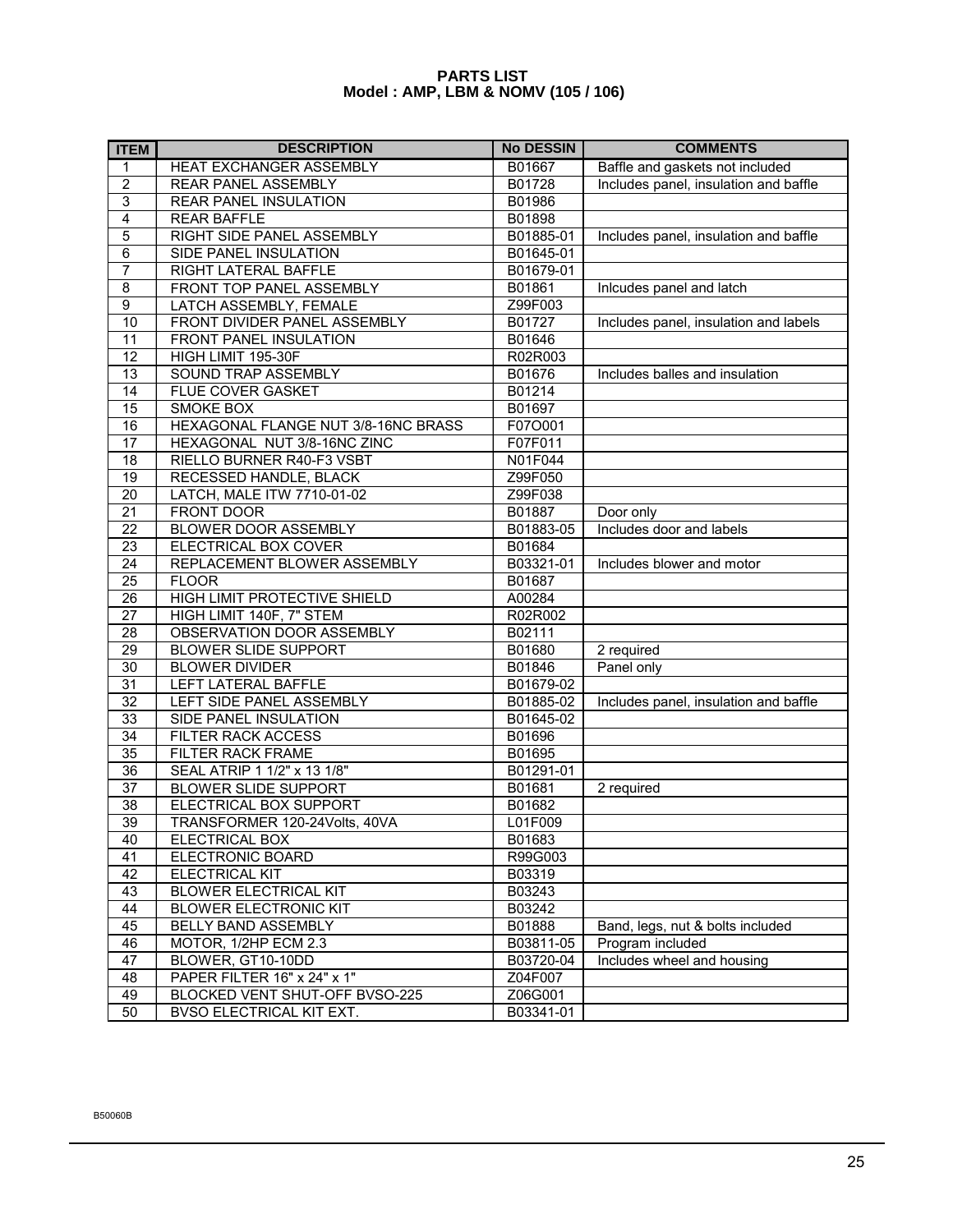